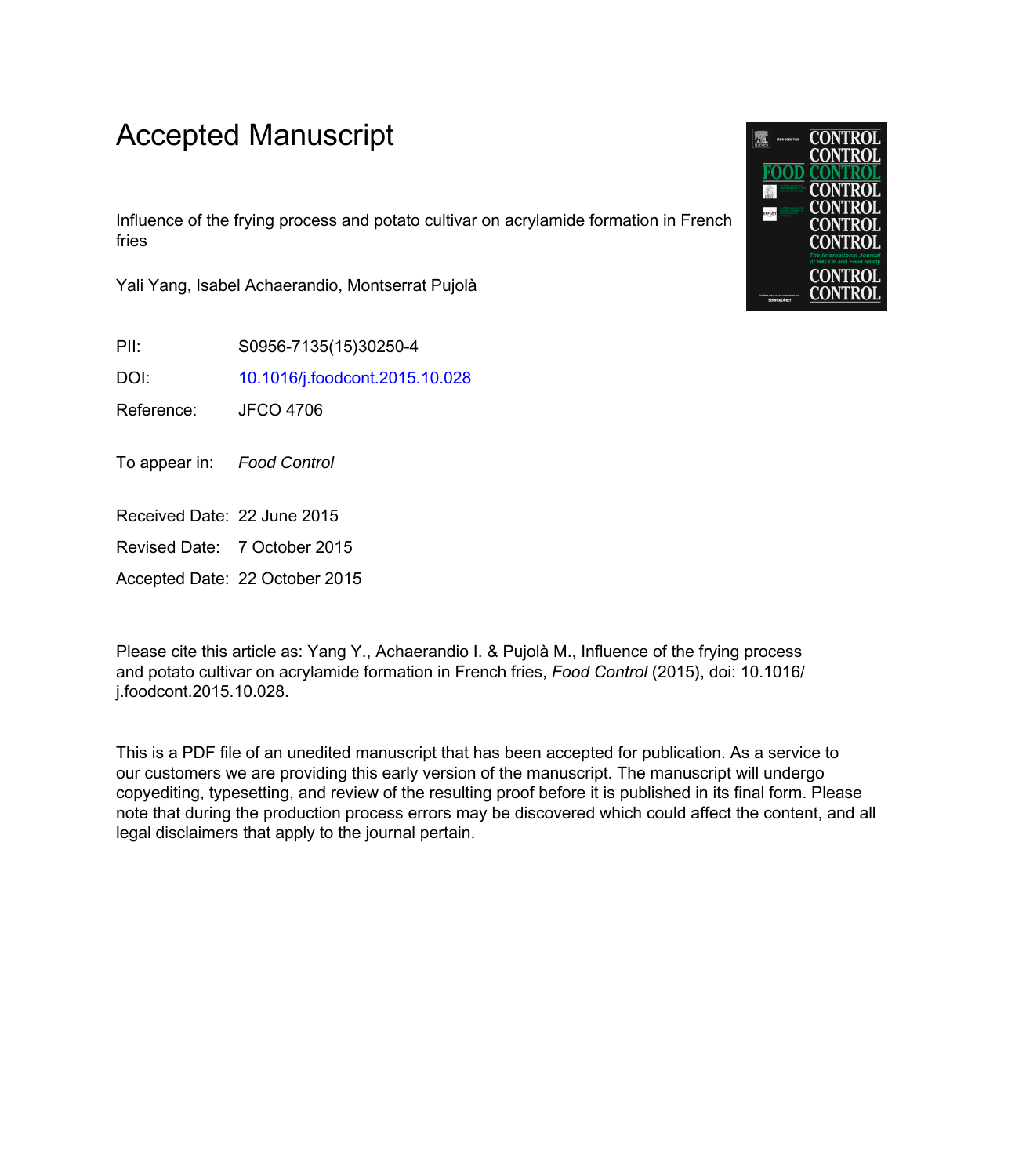# **Influence of the frying process and potato cultivar on acrylamide formation in french French fries**

Yali Yang, Isabel Achaerandio, Montserrat Pujolà \*

- 
- \*Corresponding author at: Universitat Politecnica de Catalunya BarcelonaTech (UPC), Departament
- d'Enginyeria Agroalimentaria i Biotecnologia, Campus Baix Llobregat, Edifici D4, C/Esteve Terradas, 8,
- 08860 Castelldefels, Barcelona, Spain. Tel.: +34 93 552 1089; fax: +34 93 552 1121.

| 11 | E-mail address: montserrat.pujola@upc.edu (M. Pujola). |  |
|----|--------------------------------------------------------|--|
|    |                                                        |  |

| 4  | Yali Yang, Isabel Achaerandio, Montserrat Pujolà *                                               |
|----|--------------------------------------------------------------------------------------------------|
| 5  | Department d'Enginyeria Agroalimentària i Biotecnologia, Escola Superior d'Agricultura de Barcel |
| 6  | Universitat Politècnica de Catalunya BarcelonaTech, Barcelona, Spain                             |
| 7  |                                                                                                  |
| 8  | *Corresponding author at: Universitat Politecnica de Catalunya BarcelonaTech (UPC), Departament  |
| 9  | d'Enginyeria Agroalimentaria i Biotecnologia, Campus Baix Llobregat, Edifici D4, C/Esteve Terrad |
| 10 | 08860 Castelldefels, Barcelona, Spain. Tel.: +34 93 552 1089; fax: +34 93 552 1121.              |
| 11 | E-mail address: montserrat.pujola@upc.edu (M. Pujola).                                           |
| 12 |                                                                                                  |
| 13 |                                                                                                  |
| 14 |                                                                                                  |
| 15 |                                                                                                  |
| 16 |                                                                                                  |
| 17 |                                                                                                  |
| 18 |                                                                                                  |
| 19 |                                                                                                  |
| 20 |                                                                                                  |
| 21 |                                                                                                  |
| 22 |                                                                                                  |
| 23 |                                                                                                  |
| 24 |                                                                                                  |
| 25 |                                                                                                  |
| 26 |                                                                                                  |
| 27 |                                                                                                  |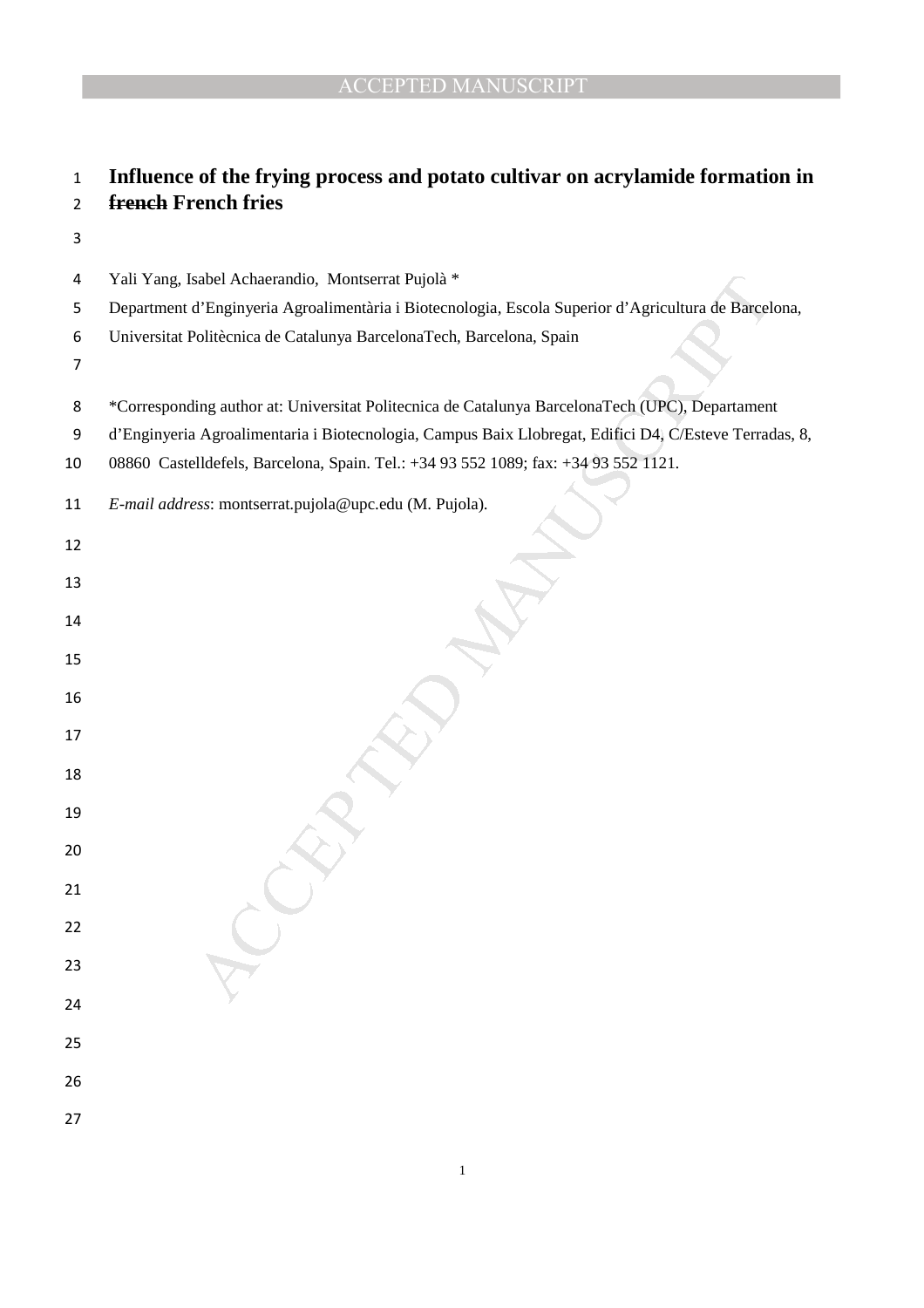#### **Abstract**

has been recommended to produce fried potato products. However, the influence<br>of the potato medium in the chemical reactions that promote the acrylamide formation<br>are not well understood. In this study, three potato culti Acrylamide formation during the production of French fries is attributed to Maillard reactions from reducing sugars and asparagine and is dependent on the frying temperature. Low reducing sugars content in potatoes has been recommended to produce fried potato products. However, the influence of the complexity of the potato medium in the chemical reactions that promote the acrylamide formation during deep frying are not well understood. In this study, three potato cultivars (Kennebec, Red Pontiac and Agria) commonly used for fried potato products were evaluated to determine the relationships between the precursors of acrylamide in the fresh potato tubers and the properties of the fried potato strips with the acrylamide content after frying. Frying experiments were conducted at three conditions (time-temperature) to obtain French fries of similar visual colour. Acrylamide formation increased with frying temperature but different behaviour was observed between cultivars. For Red Pontiac, a remarkably increase in acrylamide content was found at 170ºC (~40 %) together with the increase in colour. However, lower oil uptake and higher moisture content was obtained as temperature increase. Significant positive correlations were observed between the acrylamide level and the reducing sugars and sucrose content on fresh 42 potatoes (0.652, 0.699,  $p \le 0.01$ , respectively). The acrylamide content obtained in Agria cultivar may be obtained from the hydrolysis of sucrose during the frying process. In fried potato strips, positive 44 significant correlation was found between the shear force and acrylamide (0.749,  $p \le 0.01$ ). The significant correlations obtained between colour, and texture, colour and oil uptake and texture and acrylamide content indicate the intrinsic relationship between the properties of the fried potato strips and the acrylamide content.

Three potato cultivars (Kennebec, Red Pontiac and Agria) commonly used for fried potato products were 49 selected to evaluate the effect of different frying conditions on acrylamide formation in French fries. The main objective was to determine the relationships between the precursors of acrylamide in the fresh potato tubers (reducing sugars and asparagine) and the properties of the fried potato strips (oil uptake, moisture content, colour and texture) with the acrylamide concentration after frying. Frying experiments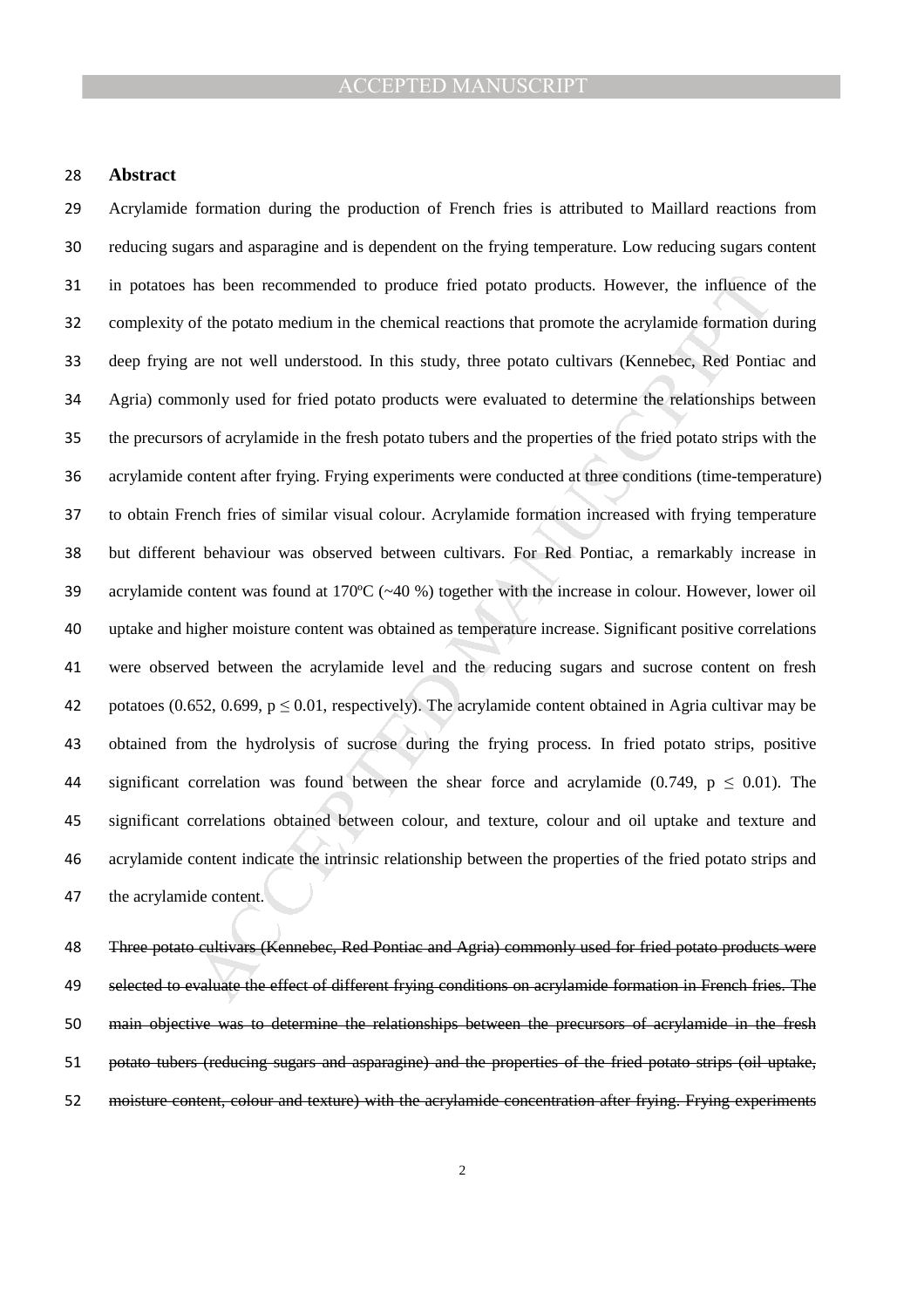| 53 | were conducted at 150, 170 and 190 °C. The potato strips exhibited more acrylamide content, lower oil       |
|----|-------------------------------------------------------------------------------------------------------------|
| 54 | uptake, higher moisture content, darker colour, and greater hardness when the frying temperature was        |
| 55 | increased from 150 to 190 °C. Significant positive relationships were observed between the acrylamide       |
| 56 | level and the asparagine, reducing sugars and sucrose contents, $b^*$ , Chroma and shear force and negative |
| 57 | correlations with the oil uptake and $L^*$ in fried potato strips. In addition, the oil uptake presented    |
| 58 | significant positive correlations with the $L^*$ and $H$ in French fries. However, these relationships were |
| 59 | different between individual cultivars, especially for the Agria cultivar, which exhibited no correlation   |
| 60 | between the studied factors. This study clearly indicates the complex relationship of acrylamide formation  |
| 61 | with possible precursors in various potato cultivars.                                                       |
| 62 |                                                                                                             |
| 63 | Keywords: asparagine, colour, oil uptake, reducing sugars, sucrose, texture                                 |
| 64 |                                                                                                             |
| 65 |                                                                                                             |
| 66 |                                                                                                             |
| 67 |                                                                                                             |
| 68 |                                                                                                             |
| 69 |                                                                                                             |
| 70 |                                                                                                             |
| 71 |                                                                                                             |
| 72 |                                                                                                             |
| 73 |                                                                                                             |
| 74 |                                                                                                             |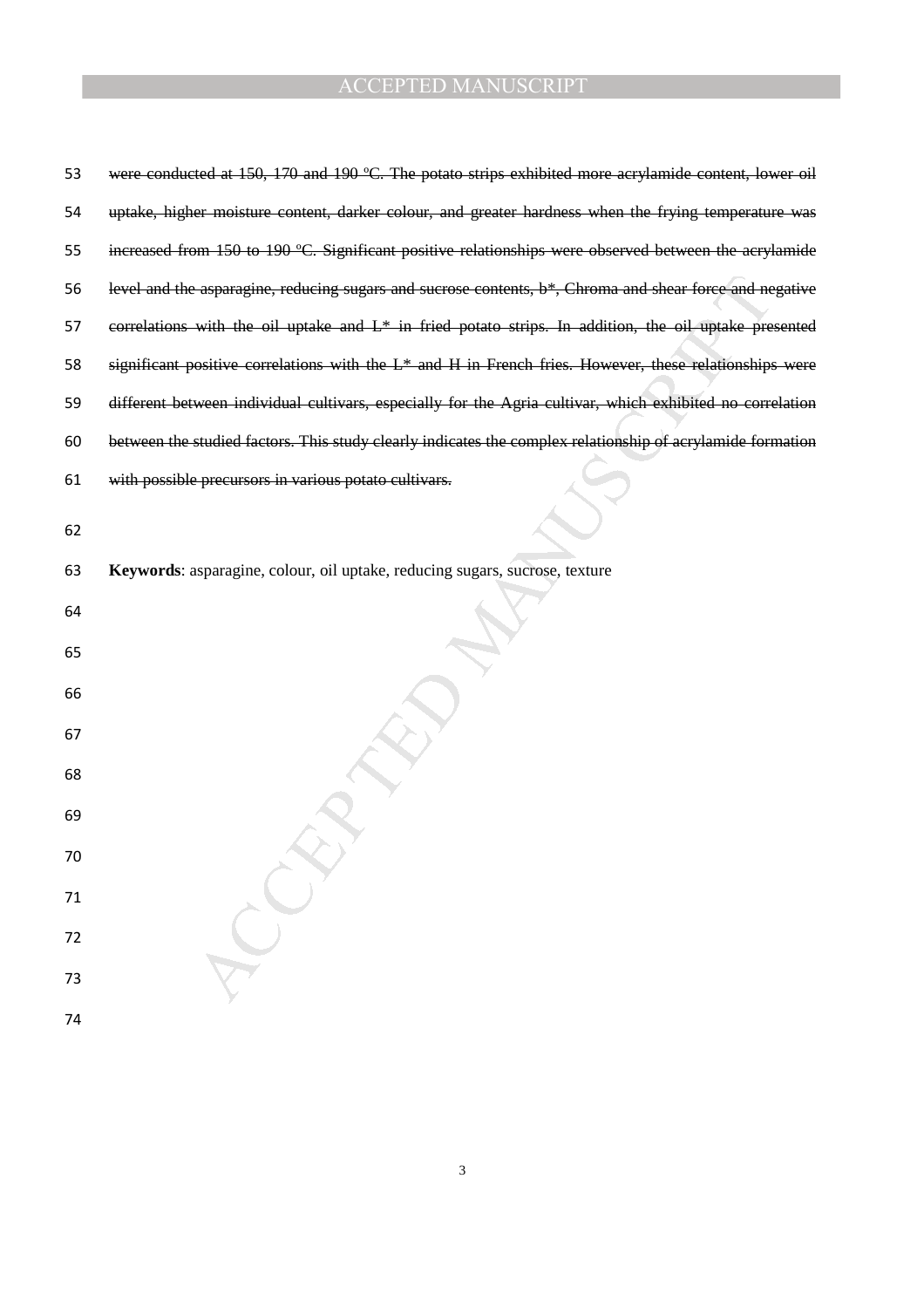#### **1. Introduction**

The potato (*Solanum tuberosum*) is one of the world's major agricultural crops and is consumed daily by millions of people from diverse cultural backgrounds (Pedreschi & Moyano, 2005). French fries have been a popular salty snack for 150 years, and their retail sales in the US are almost one-third of the total sales in this market (Garayo & Moreira, 2002).

lar salty snack for 150 years, and their retail sales in the US are almost one-third of th<br>market (Garayo & Moreira, 2002).<br>
een defined as the immersion of a food product in edible oil above the boiling point of<br>
Farkas, Frying has been defined as the immersion of a food product in edible oil above the boiling point of water (Hubbard & Farkas, 1999), with colour, texture and flavour development. It is a complex process because of the two mass transfers in opposite directions within the material being fried; for starchy products, water 83 and some soluble material escapes from the products and oil enters the food (Blumenthal & Stier, 1991). The reports of acrylamide intake indicate that fried potato products, bread and bakery products, coffee and breakfast cereals are the food commodities that contribute the greatest dietary acrylamide exposure (Vinci, Mestdagh, & Meulenaer, 2012). EFSA (2011) reported that the 95th percentiles of the acrylamide 87 intake for adults and for children are estimated to range between 0.6-2.3  $\mu$ g.kg<sup>-1</sup> bw/day and 1.5-4.2  $\mu$ g.kg<sup>-1</sup> bw/day, respectively. Acrylamide is a neurotoxin in humans, and it has been considered to be a probable human carcinogen (Hogervorst, Schouten, Konings, Goldbohm, & Van den Brandt, 2007; Pedreschi, Kaack, & Granby, 2004; Hu, Xu, Fu, & Li, 2015). Researchers and industry need to find solutions to reduce or prevent acrylamide formation, despite the lack of legal limits for this contaminant, in foods, especially fried potato products.

The content of acrylamide (by-product of the Maillard reaction in food processed at a temperature > 120 ºC) is dependent on factors such as the cultivar, fertilization, storage, blanching, cooking temperature and time, and the amount of reducing sugars and free amino acids, such as asparagine, present in the potatoes (Marquez & Anon, 1986; Cheong, Hwang, & Hyong, 2005; Halford et al., 2012; Daniali, Jinap, Hanifah, 97 & Hajeb, 2013). There have been several reports on reducing acrylamide formation, and these strategies were compiled in a "Toolbox" by Food Drink Europe

(http://www.fooddrinkeurope.eu/uploads/publications\_documents/Toolboxfinal260911.pdf).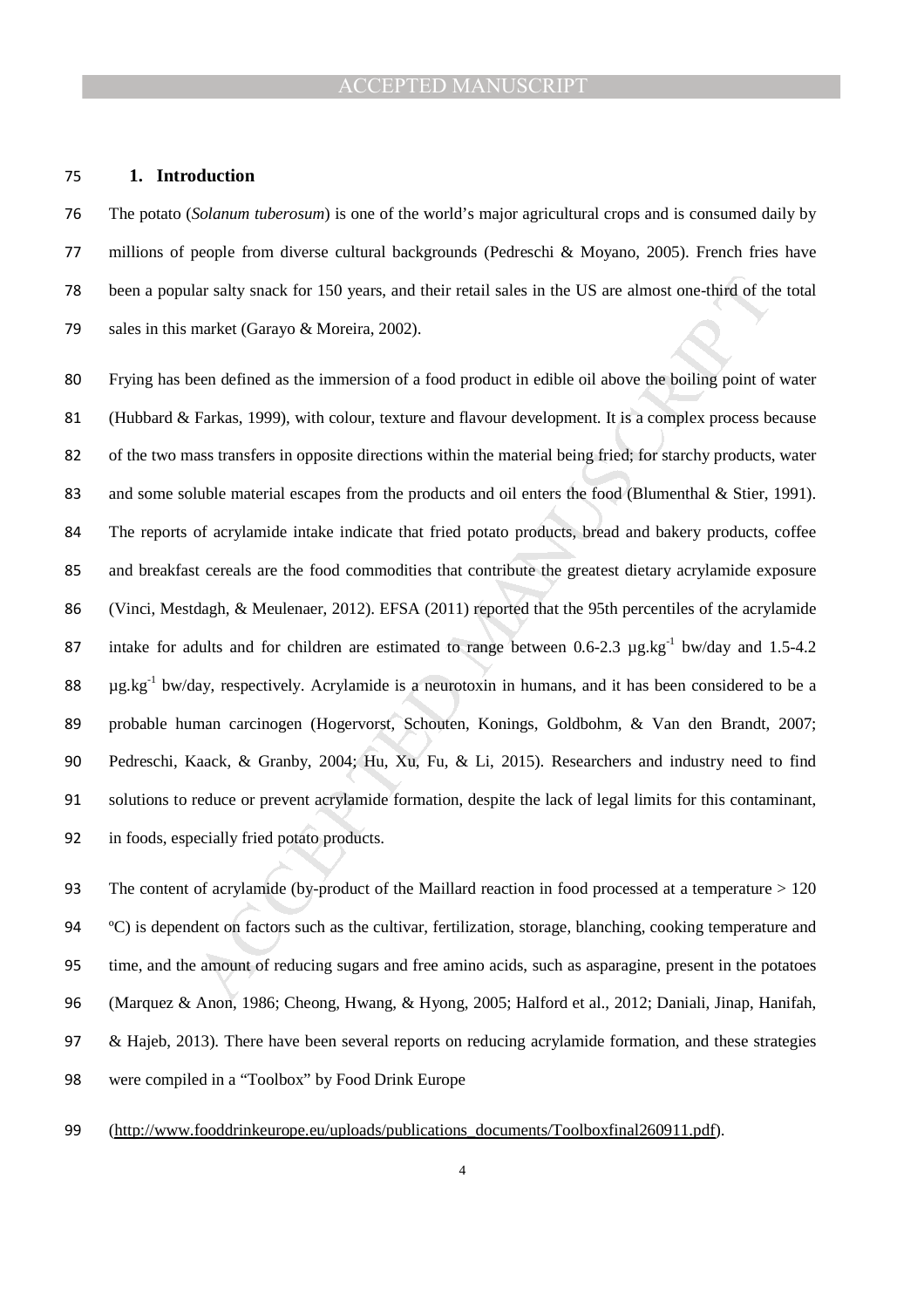The reducing sugars and asparagine, as acrylamide precursors, are very important for reducing the acrylamide content in fried potato products (Palazoglu Palazoğlu, Savran, & GokmenGökmen, 2010). However, the relationship between the asparagine and reducing sugars concentrations in the fresh potatoes and the acrylamide formation during processing are surprisingly complicated. According to the report of Vinci et al. (2012), asparagine concentrations are relatively high compared to the reducing sugars content, which represents the limiting factor in acrylamide formation in fried potato products. In contrast, Shepherd et al. (2010) found that the asparagine and sugar concentrations contributed approximately equally to the acrylamide formation. In addition, Halford et al. (2012) suggested that when the sugar concentration was relatively high, acrylamide formation during processing was proportional to the sugar content, whereas when the sugar level was low, acrylamide formation was proportional to the asparagine content.

the acrylamide formation during processing are surprisingly complicated. According<br>inci et al. (2012), asparagine concentrations are relatively high compared to the reent, which represents the limiting factor in acrylamide As one strategy to reduce acrylamide formation, the potato cultivar selection is very important The selection of the potato cultivar is very important to reduce acrylamide formation. Some cultivars are more suitable than others for frying in strips, due to their large, long tubers and low reducing sugar content. The frying conditions produce dramatically affect the levels of acrylamide, as well as the browning, texture, and flavour development caused by the Maillard reaction (Mottram, Wedzicha, & Dodson, 2002; Stadler et al., 2002). The frying time and oil temperature should be controlled to reduce the acrylamide content, and the temperature should not exceed 170-175 ºC, as lower temperatures towards the end of the Maillard reaction may reduce acrylamide formation (Vinci et al., 2012). Longer frying periods may result in higher acrylamide contents.

During the frying process, oil is used as the heating medium and as an ingredient producing calorific products. Oil uptake is considered the major nutritional critical point of fried products because of the epidemic obesity prevalent in developed and even in developing countries caused by meals rich in fat (FAO, 2002). In addition, Zamora and Hidalgo (2008) and Capuano, Oliviero, Acar, Gokmen, and Fogliano (2010) indicated that lipid oxidation positively influences the formation of acrylamide. However,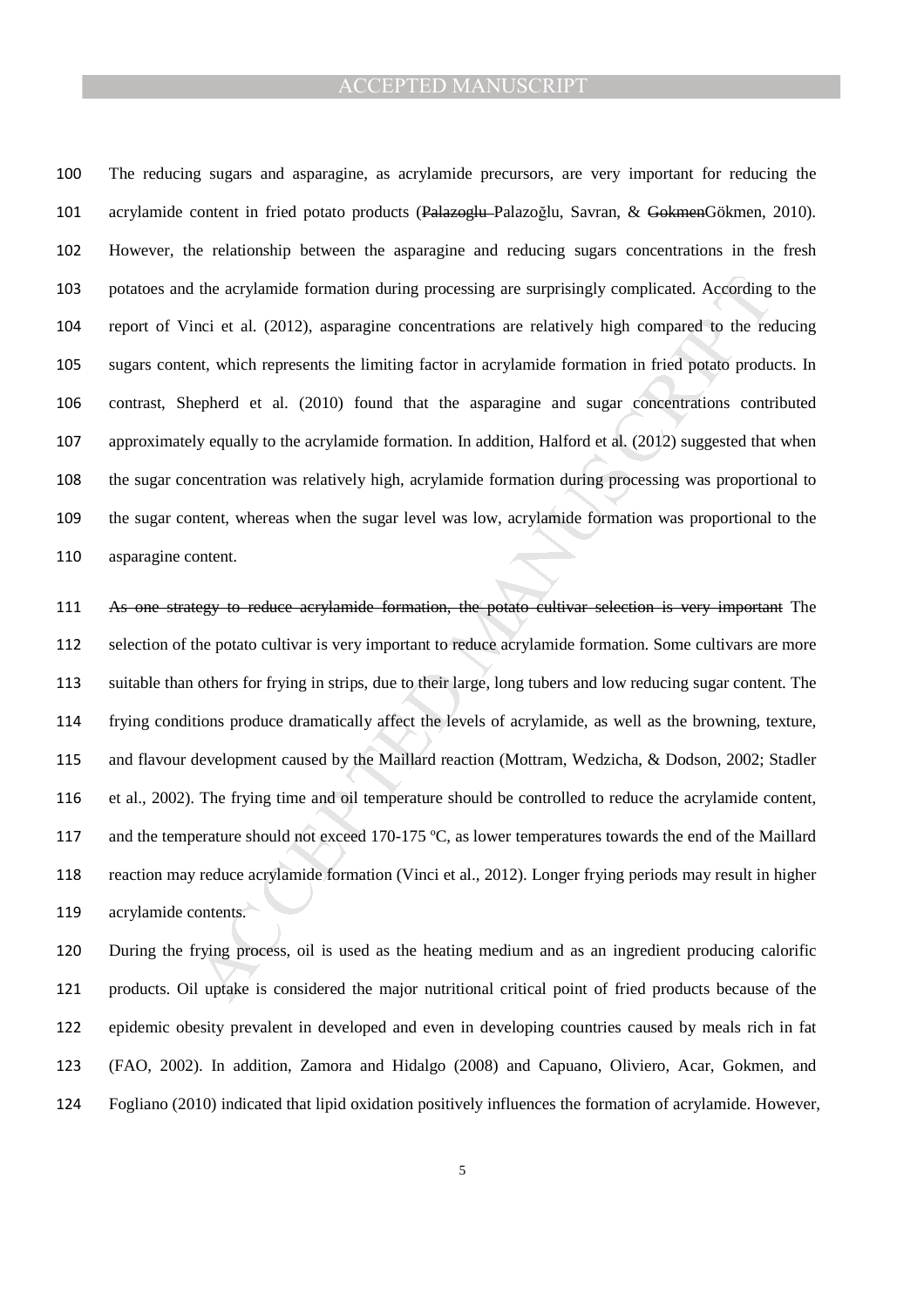other studies have not discovered any significant negative effect of the oil uptake on acrylamide formation. To date, there is still some confusion and misunderstanding regarding the influence of oil uptake on acrylamide formation. Due to health concerns, consumer preference for low-fat and fat-free products has been the driving force of studies to understand the oil uptake to control and reduce the oil uptake and acrylamide content while still retaining the desirable texture and flavour of fried potato products.

This study aimed to evaluate the influence of frying conditions on acrylamide formation and to investigate the existence of a relationship between acrylamide levels and the factors potentially involved in the formation of acrylamide, such as the frying temperature, reducing sugars, asparagine, moisture, oil uptake and instrumental sensory parameters (colour and texture) in three potato cultivars commonly used for fried products in Europe.

#### **2. Materials and Methods**

#### 2.1.Sample preparation

is been the driving force of studies to understand the oil uptake to control and reduce acrylamide content while still retaining the desirable texture and flavour of fried<br>aimed to evaluate the influence of frying conditi In accordance with the report by Yang, Achaerandio, and Pujola (2015), potato tubers (*Solanum tuberosum*) of three cultivars (Red Pontiac, Kennebec and Agria) were selected. Tubers were commercialized in Spain and obtained from Mercabarna (Mercados de Abastecimientos de Barcelona SA, Barcelona, Spain). All potato cultivars were grown in Europe and had the same postharvest storage 142 conditions prior to use. The dry matter content of all potato cultivars was greater than 200 g·kg<sup>-1</sup>. The flesh colour of the Red Pontiac and Agria cultivars was yellow, and the colour of the cv. Kennebec was 144 white. The potatoes were stored at 8 °C and 95% relative humidity. In our experiment, 8 kg of potatoes from the same industrial lot were classified by size. The mean weights of all the potato cultivars were 146 similar, higher than 200 g. Potatoes were hand peeled and then cut into strips  $(1\times1\times6)$  mm cm) with a stainless steel slicer. A fraction of 200 g of potato strips were randomly selected for the frying process. Sunflower oil containing 65% oleic acid was used in the frying. The potato strips of each sample were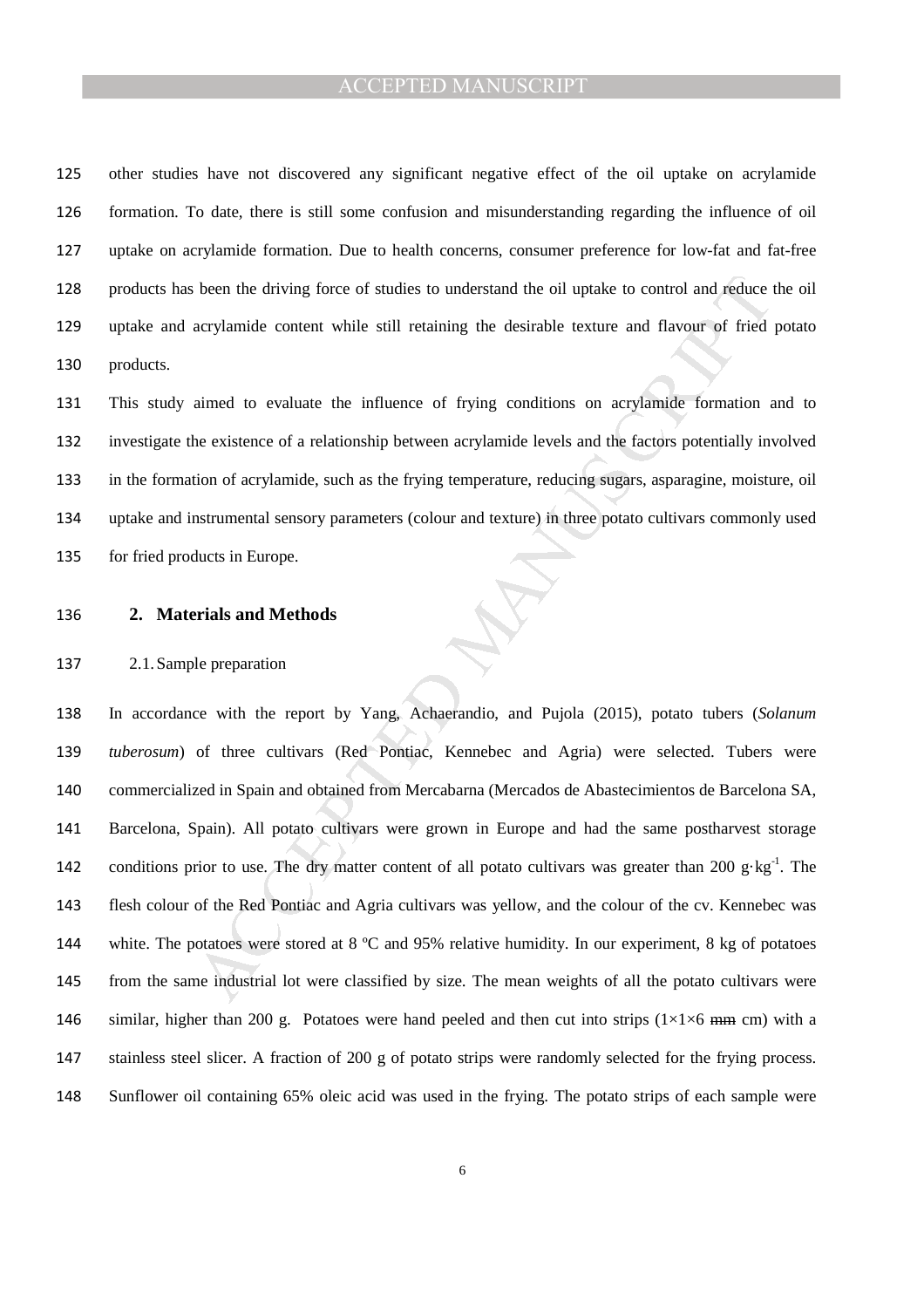| 149 | fried in an electrical fryer (Taurus, Spain) at the following temperature-time conditions: (i) 190 °C for 160                 |
|-----|-------------------------------------------------------------------------------------------------------------------------------|
| 150 | s, (ii) 170 °C for 240 s, (iii) 150 °C for 330 s. The frying period was previously determined by the final                    |
| 151 | colour of the frying strips. The final colour of the fried strips was fixed to standard 3 on the colour scale                 |
| 152 | of the USDA standard for frozen French fries (USDA, 1988). The potato strips' mass to oil mass ratio                          |
| 153 | $(g/g)$ was 1:5. Each cultivar was fried in triplicate under the same frying conditions. After frying, portions               |
| 154 | of the samples were lyophilized using a Cryodos-45 freeze-drying instrument (Terrasa, Spain), packed in                       |
| 155 | plastic bags and maintained at -20 °C until further use. Another fraction of 200 g of fresh potato strips was                 |
| 156 | homogenized and then the required weight was taken to undergo with the sugar and asparagine analysis.                         |
| 157 |                                                                                                                               |
| 158 | 2.2. Instrumental analysis of colour and texture                                                                              |
| 159 | 2.2.1.<br>Colour                                                                                                              |
| 160 | The colour of the potato strips was measured using a Minolta CR-400 colorimeter (Osaka, Japan) in the                         |
| 161 | CIE lab space. The L* (lightness), $a^*$ (greenness $[-]$ to redness $[+]$ ), and $b^*$ (blueness $[-]$ to yellowness $[+]$ ) |
| 162 | were recorded and evaluated. The parameters of hue angle $(H^{\circ})$ and chroma (C) were calculated as $H^{\circ}$ =tan     |
| 163 | $(16^*/a^*)$ and C= $(a^{*2}+b^{*2})^{1/2}$ . Six measurements were taken for each experiment, and the results were           |
| 164 | expressed as the mean value $\pm$ standard deviation.                                                                         |
| 165 | Texture analysis: Shear force and texture profile analysis<br>2.2.2.                                                          |
| 166 | Shear force                                                                                                                   |
| 167 | The shear force of the samples was measured using a texture analyser (TAXT plus, Stable Microsystems,                         |
| 168 | Surrey, UK), as described by Singh, Kaur, McCarthy, Moughan, and Singh (2008). The test conditions                            |
| 169 | used for the measurement were pre-test speed 1 mm/s; test speed 1 mm/s; post-test speed 1 mm/s; target                        |

The shear force of the samples was measured using a texture analyser (TAXT plus, Stable Microsystems, Surrey, UK), as described by Singh, Kaur, McCarthy, Moughan, and Singh (2008). The test conditions used for the measurement were pre-test speed 1 mm/s; test speed 1 mm/s; post-test speed 1 mm/s; target distance of 30 mm into the samples and trigger force of 2 g. Six potato strips were taken for each 171 experiment, and the shear force (N) was expressed as the mean value  $\pm$  standard deviation.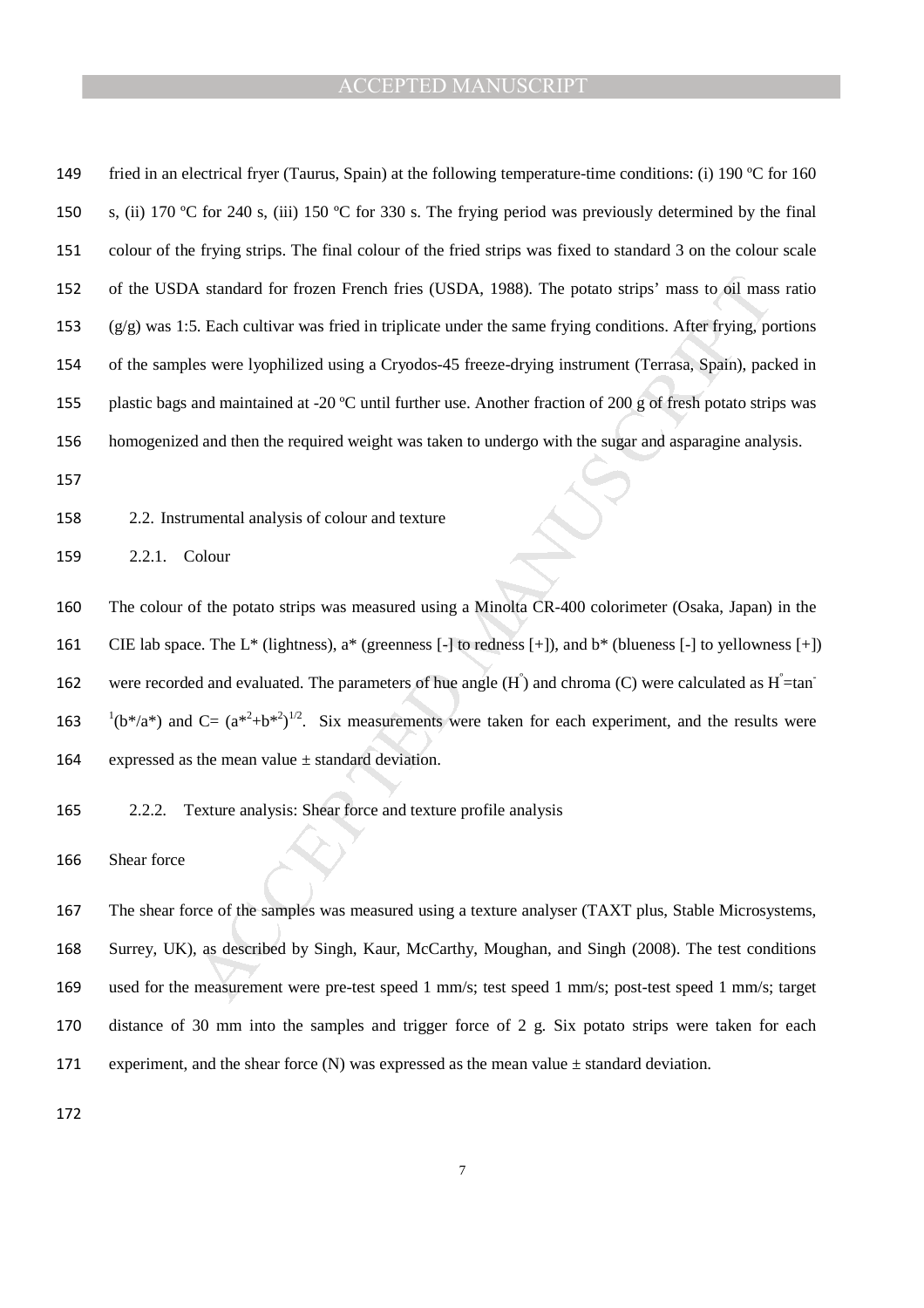#### Texture profile analysis

a rest period of 5 s between the two cycles; and a trigger force of 5 g. The maximum exition was 10% of the original length. According to the definitions of Szczesniak (1973), the TPA values for hardness (N), cohesiveness Each potato strip was cut to a length of 10.0 mm using a knife. The texture profile analysis (TPA) was performed with the parameters set to pre-test speed 0.83 mm/s, test speed 0.83 mm/s and post-test speed 0.83 mm/s; a rest period of 5 s between the two cycles; and a trigger force of 5 g. The maximum extent of the deformation was 10% of the original length. According to the definitions of Szczesniak (1975) and Bourne (1978), the TPA values for hardness (N), cohesiveness (dimensionless), springiness (mm) and chewiness (N x mm) were calculated from the resulting force-time curve. Six potato strips were tested for 180 each experiment, and the results were expressed as the mean value  $\pm$  standard deviation.

2.3.Analysis of moisture content

The moisture content of the potato strips was measured by drying 5g of the homogenised samples in a convection oven until constant mass at 65 ºC. Analysis was conducted in triplicate for each individual 184 experiment. The results were the mean of the triplicate experiments and expressed as  $g \cdot kg^{-1}$ .

2.4.Analysis of oil uptake

2 g of dried potato sample was put in a Soxhlet extractor for 4 h using petroleum ether. After extraction, 187 the samples were dried for 30 min at 100 °C. The oil content was calculated by the difference between the 188 initial weight and the end weight of each sample, and the results were expressed as  $g \cdot kg^{-1}$  (AOAC, 2005; Method 934.01).

2.5.Analysis of asparagine

Asparagine was determined according to the assay (K-ASNAM) procedure of Megazyme International 2014. Briefly, 1 g of the homogenised fresh potato sample was homogenized in 10 mL of water for 3 min. 193 Following centrifugation (1000 rpm  $\times$  10 min, 4 °C), the concentration of the clear supernatant was between 0.005 and 0.50 g/L. 0.1 mL sample solution, 0.02 mL glutaminase, and pH 4.9 buffer were mixed and incubated for 5 min at room temperature. Then, 1.6 mL distilled water, 0.3 mL buffer (pH 8.0)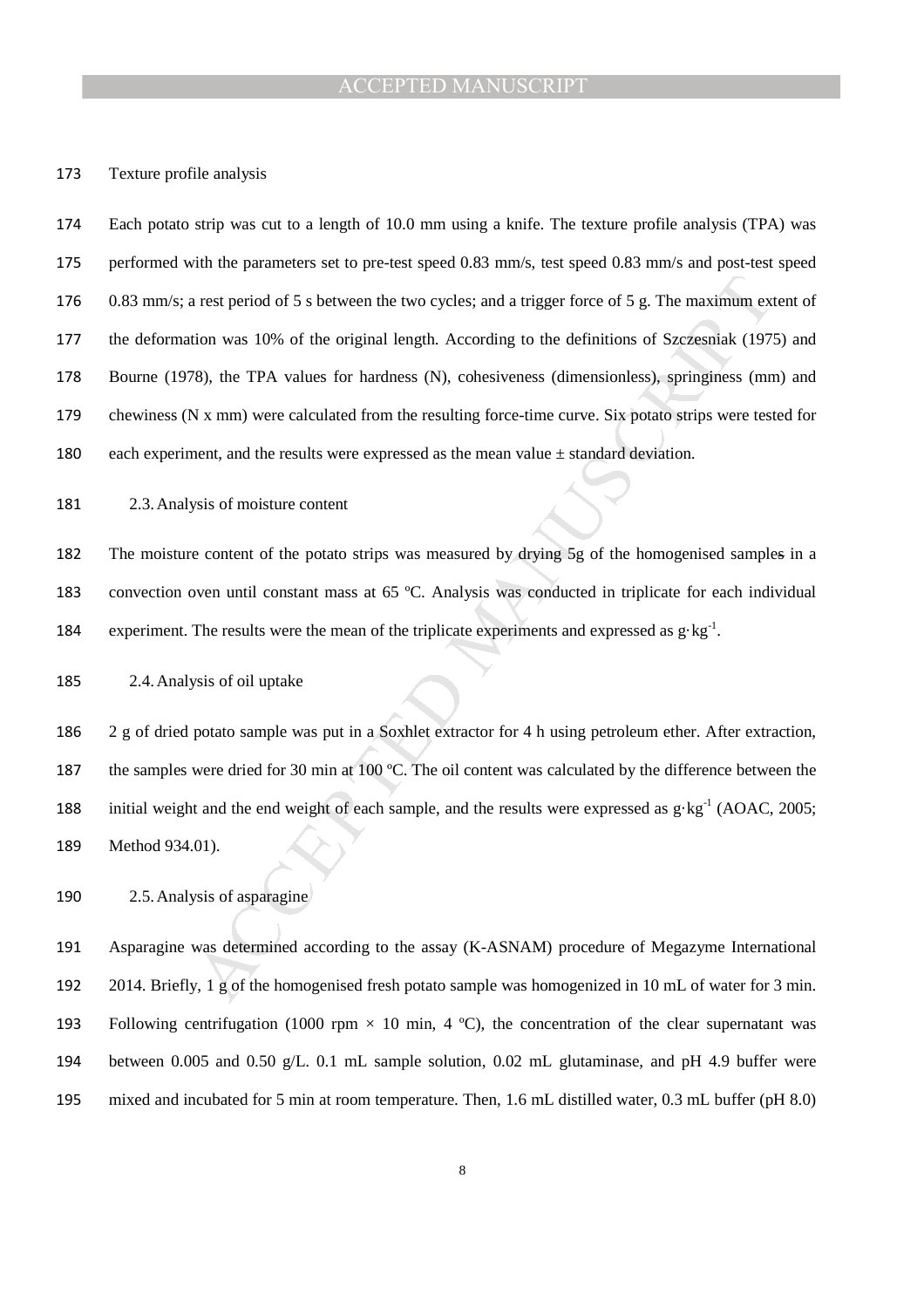196 and 0.2 mL NADPH were added, and the solution was mixed and incubated for 5 min at room 197 temperature. The reaction was started by the addition of 0.02 mL glutamate dehydrogenase suspension 198 and the solution was mixed, and the absorbance of the solutions  $(A_1)$  was read by a spectrophotometer at 199 340 nm after 5 min and at 1 min intervals until the absorbance remained the same, indicating the end of 200 the reaction. Then,  $0.02$  mL asparaginase was added, and the absorbance of the solutions  $(A_2)$  was read 201 after 5 min and at 1 min intervals until the absorbance is constant. The blank solutions include all the 202 reagents of the samples without the 0.1 mL of sample solution. The asparagine was calculated as  $[(A_1 - B_2)(A_2 - B_1)(A_3 - B_2)]$ 203 A<sub>2</sub>)<sub>sample</sub> –  $(A_1-A_2)_{blank}$  × 0.4949. If the sample has been diluted during the preparation, the result must be 204 multiplied by the dilution factor. The results were expressed as  $g \cdot kg^{-1}$  of fresh weight, and each sample 205 was analysed in triplicate.

206 2.6.Analysis of sugars

r 5 min and at 1 min intervals until the absorbance remained the same, indicating the r<br>Then, 0.02 mL asparaginase was added, and the absorbance of the solutions (A<sub>2</sub>) wa<br>and at 1 min intervals until the absorbance is co 207 Fresh samples (5 g) of the homogenised sample were extracted by refluxing for 30 min with 40 ml-mL of 208 70% ethanol. The extract was vacuum-filtered, and the filtrate was diluted to 50 mL with ethanol. A 5 mL 209 aliquot of the solution was passed through a Waters Sep-Pak  $C_{18}$  column and filtered (0.45 µm pore-size 210 membrane), and then 20 µL of each filtrate was injected into a Hewlett Packard series 1100 high-211 performance liquid chromatograph (HPLC) equipped with a Beckman 110B injector and a Beckman 212 Refraction Index Detector (RID). The separation was performed using a Phenomenex Lunacolumn (250 x 213 4.6 mm i.d.), following (with a few modifications) the procedure of Hernandez, Gonzalez-Castro, Alba, 214 and Garcia (1998). The mobile phase consisted of acetonitrile/water (78:22, v/v), and the flow rate was 215 1.8 mL·min<sup>-1</sup>. Individual sugars (fructose, glucose and sucrose) were identified and quantified using 216 external standards. Each sample was analysed in triplicate. The sugar contents were expressed as  $g \cdot kg^{-1}$  of 217 fresh weight.

218

219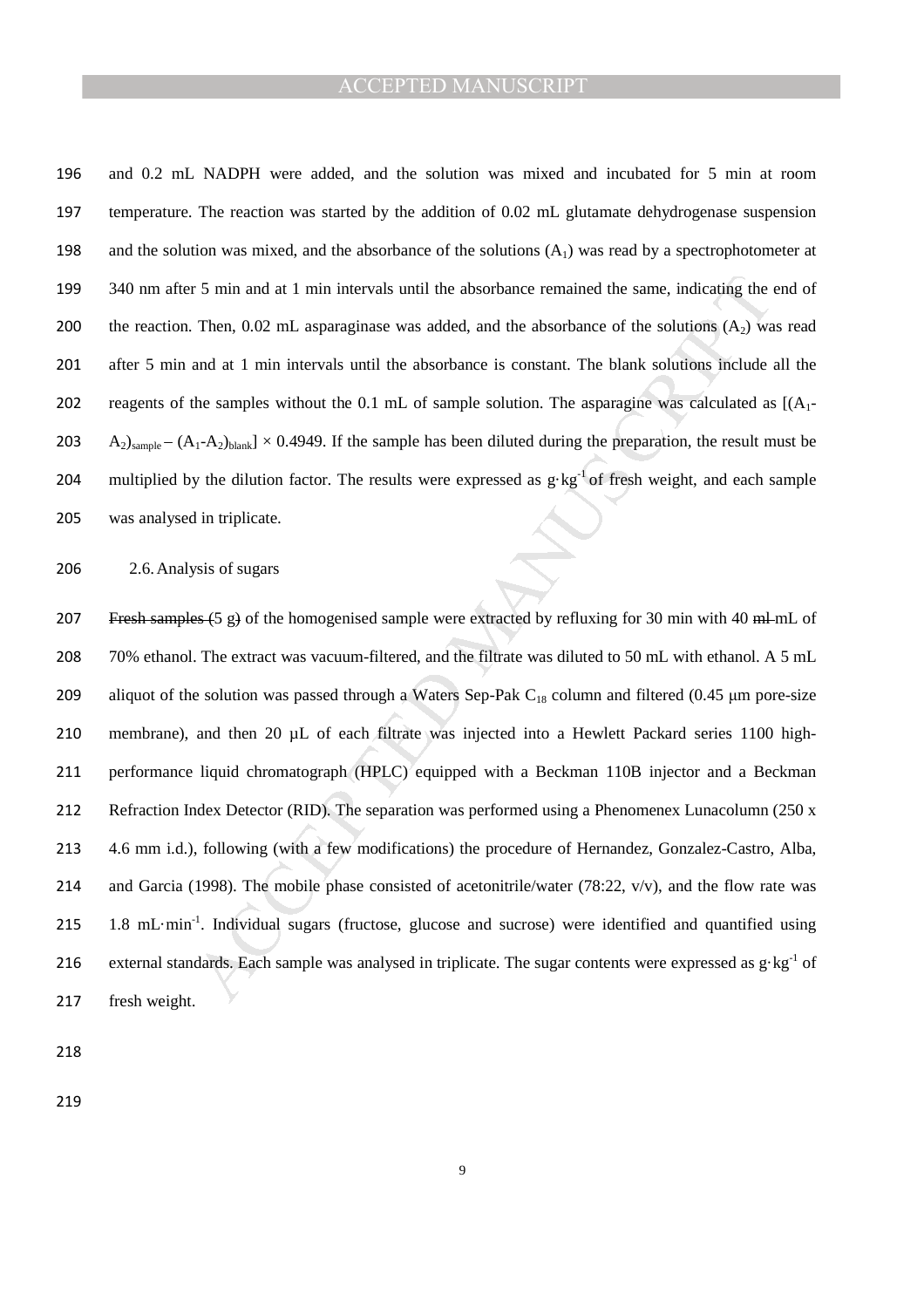#### 2.7.Analysis of acrylamide

solution and mixed on a wrist action shaker for 20 min. The mixture was refrigerated<br>er removal of the top oil layer. A 3 mL aliquot of the clarified aqueous phase (beneath<br>itlered through a 0.45 µm nylon syringe filter a The determination of acrylamide was conducted following (with a few modifications) the procedure of the gas chromatograph (PerkinElmer, 2004). 1 g of lyophilized powder was combined with 10 mL 0.1% formic acid solution and mixed on a wrist action shaker for 20 min. The mixture was refrigerated for 40 min for easier removal of the top oil layer. A 3 mL aliquot of the clarified aqueous phase (beneath the oil layer) was filtered through a 0.45 µm nylon syringe filter and stored for clean-up and analysis. The SPE tube was preconditioned with 2 mL acetone, followed by 2 mL 0.1% formic acid, at the rate of one drop per second, and the acetone and formic acid were discarded. 2 mL of the filtered extract solution was 228 subjected to solid-phase extraction (SPE) (CarboPrep<sup>TM</sup> 200 tube, 6 mL, 500 mg) with only gravity flow. The SPE tube was washed with 1.0 mL water and the solution was quickly passed through the tube. Vacuum was used for up to 1 min to dry excess water from the tube. The acrylamide residue in the SPE 231 tube was eluted with 2 mL of acetone with using gravity only and collected for GC-FID analysis.

The GC analysis of the extract samples was performed on an AutoSystem gas chromatograph equipped with a flame ionization detector (FID) (Hewlett Packard 5890 series II) following the procedure by Sun *et al.* (2012). The column used was an Agilent HP-FFAP capillary (length=25 m, i.d.=0.2 mm, and thickness=0.3 µm), and the analysis conditions were as follows: the initial column temperature was 236 settled at 100 °C for 0.5 min, then raised at a gradient of 10°C/min to 200 °C; the temperatures of the 237 injector and detector were set to 250 and 260 °C, respectively; helium was used as the carrier gas at a flow 238 rate of 1 mL/min and a splitless of 1 min, and the injection volume was 1 µm. The results were expressed 239 as  $\mu$ g·kg<sup>-1</sup> of lyophilized weight (LW).

2.8.Statistics

The data reported was the mean of triplicate independent experiments. The variations were evaluated through one-way analysis of variance (ANOVA) using Minitab 16 Statistical software (MINITAB Inc, State College, PA, USA). Differences between mean values were evaluated using the HSD Tukey test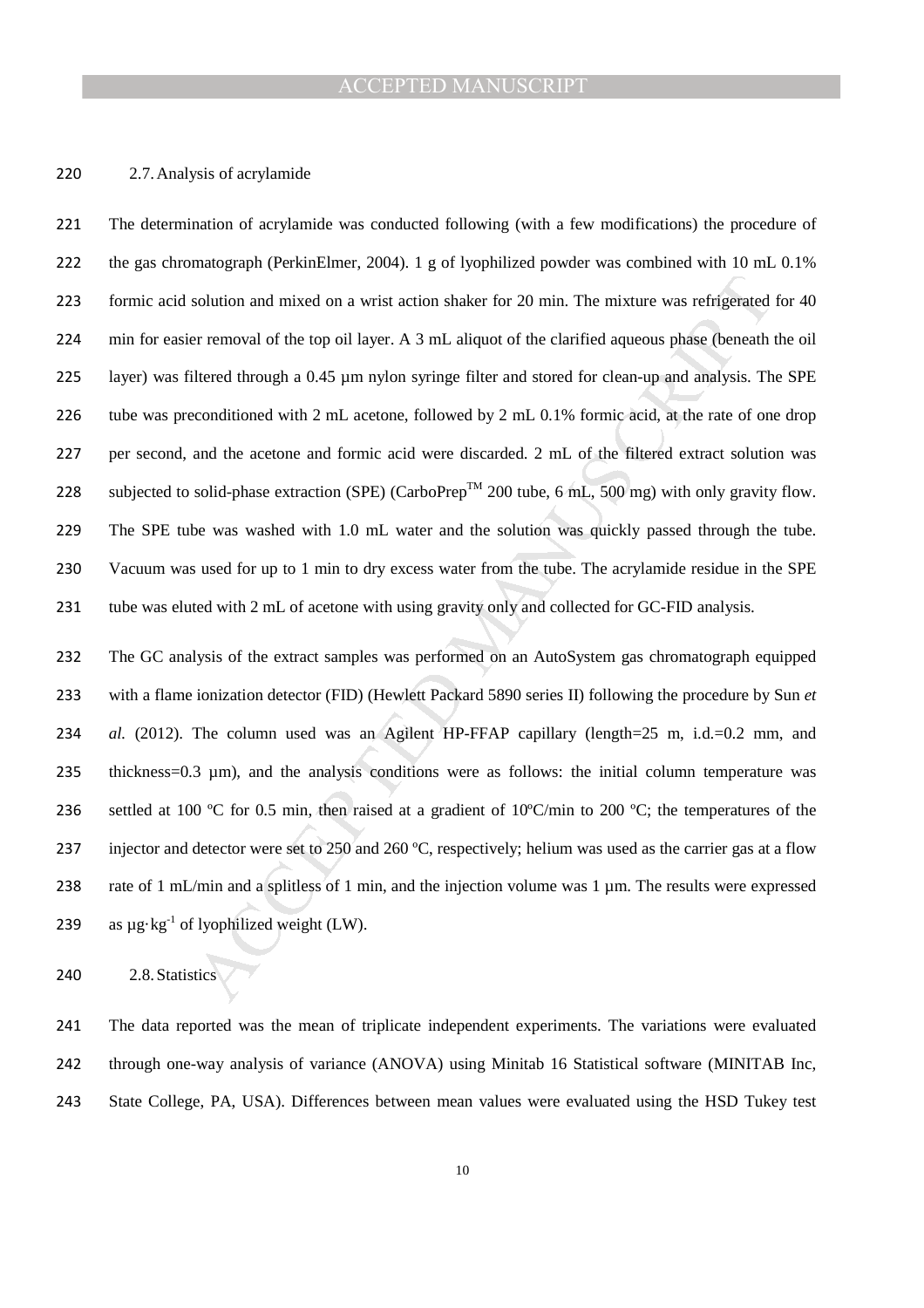with a 95% confidence interval. Pearson's correlation analysis was carried out to study the relationships between variables.

#### **3. Results and Discussion**

3.1.Influence of frying temperature on acrylamide formation

and Disturbation<br>care of frying temperature on acrylamide formation<br>own that commercial potato strip production prefers to use the cultivars with lower rease and fructose) and asparagine contents. Although an upper limit It is well-known that commercial potato strip production prefers to use the cultivars with lower reducing sugar (glucose and fructose) and asparagine contents. Although an upper limit has not been specified for cultivars suitable for potato frying production, CIAA (2009) advised the use of potato cultivars with a 251 reducing sugar content of less than  $3 \text{ g} \cdot \text{kg}^{-1}$  fresh weight for use in fried potato products. In this study, 252 three cultivars were selected: one (Red Pontiac) with a reducing sugar content of more than  $3 \text{ g} \cdot \text{kg}^{-1}$  fresh 253 weight and two (Agria and Kennebec) with contents of less than  $3 \text{ g.kg}^{-1}$  fresh weight. The concentrations of the assumed precursors of acrylamide (glucose, fructose and asparagine) are shown in Table 1. The 255 concentrations of glucose in the Red Pontiac and Kennebec cultivars were 3.14 and 1.26 g.kg<sup>-1</sup> fresh 256 weight, while the fructose concentrations were  $1.76$  and  $0.85$  g.kg<sup>-1</sup> fresh weight, respectively. The contents of glucose and fructose in the Agria cultivar were the lowest of the three cultivars. The values of 258 asparagine ranged from 2.03 to 3.21 g.kg<sup>-1</sup> fresh weight, which is in line with the values (0.15-4.58 g.kg<sup>-1</sup>) fresh weight) reported for different cultivars by Vivanti, Finotti, and Friedman (2006).

The frying time and oil temperature should be controlled to avoid high acrylamide levels, and the temperature should not exceed 170-175 ºC (Vinci et al., 2012). Thus, in this study, 150, 170 and 190 ºC were selected for assessing the effect of temperature on acrylamide formation. The acrylamide levels of 263 potato strips prepared by frying at 150, 170 and 190 °C are shown in Figure 1; the contents for all tested 264 cultivars ranged from 1975 to 5563  $\mu$ g.kg<sup>-1</sup> LW for 150 °C, 3124 to 5814  $\mu$ g.kg<sup>-1</sup> LW for 170 °C, and  $\frac{4424 \text{ to } 6035 \text{ µg} \cdot \text{kg}^{-1}}{1 \text{ W}}$  for 190 °C, which are values slightly higher than those previously reported for fried potato products in other studies (Pedreschi et al., 2004; Pedreschi, Kaack, & Granby, 2006) because of the different frying conditions and potato cultivars. The lowest acrylamide content was found in the Kennebec cultivar. The acrylamide levels changes varied with the temperature and cultivar. As Figure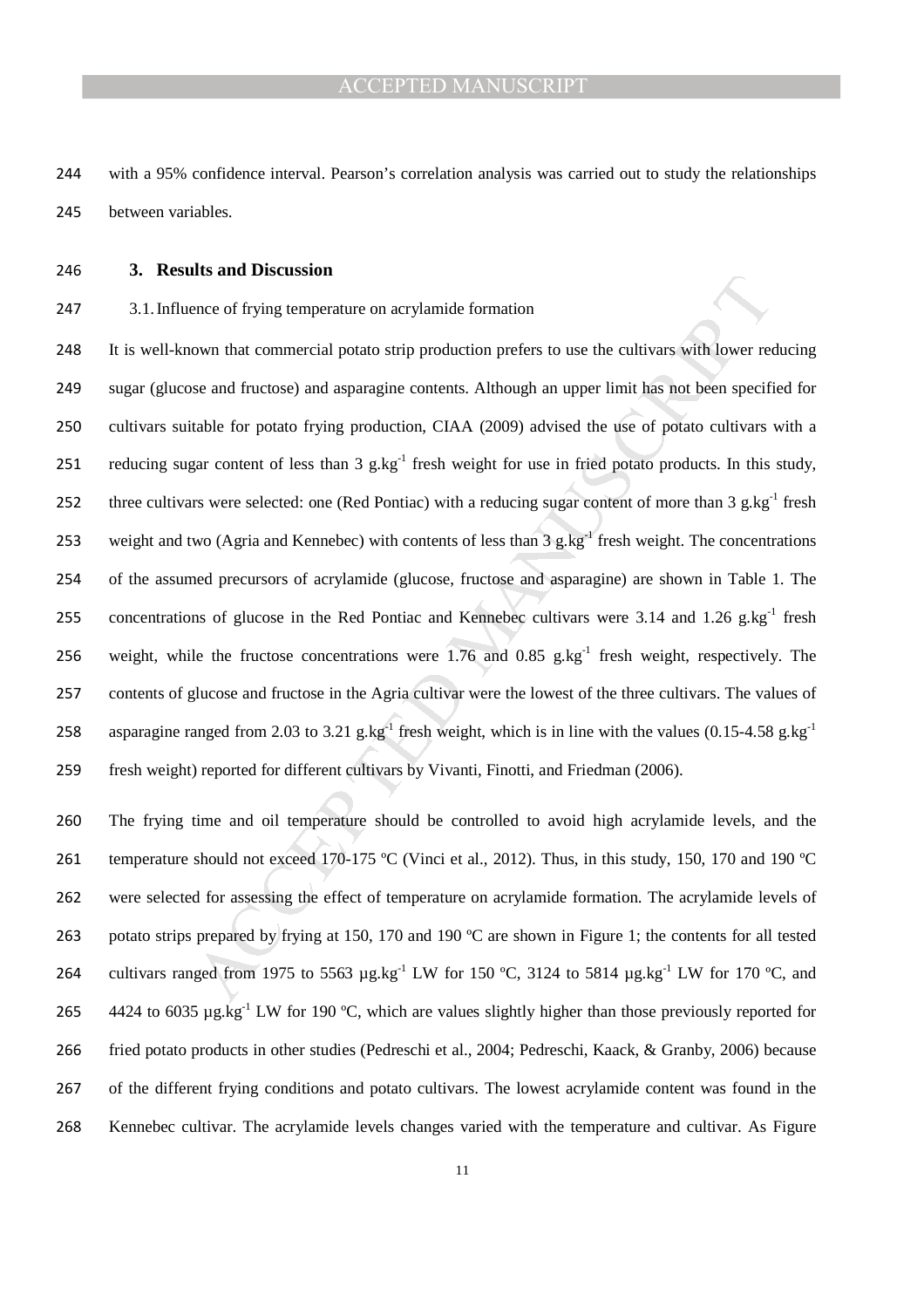269 1.A shows, the acrylamide content steadily increased with the frying temperature from 150 to 190 °C for 270 the Kennebec cultivar; it significantly increased as the frying temperature increased from 150 °C to 170 271 and 190 °C for the Red Pontiac cultivar; and it slightly increased with the temperature for the Agria cultivar. Hence, a higher temperature results in a higher acrylamide level in fried potato products, in agreement with other studies (Palazoğlu, et al., 2010; Pedreschi et al., 2006), but the degree of increase was not the same for different potato cultivars, which was attributed to the different contents of the acrylamide precursors and moisture.

nee, a higher temperature results in a higher acrylamide level in fried potato product<br>in other studies (Palazoglu, et al., 2010; Pedreschi et al., 2006), but the degree of in<br>same for different potato cultivars, which wa Correlations between the acrylamide in the fried potatoes and the concentrations of asparagine and sugars were investigated for all the tested cultivars together and separately for the individual cultivars and revealed some unexpected differences. There was a significant correlation between the asparagine 279 concentration and acrylamide level  $(r=0.423, p<0.05)$  (Table 2), but no significant correlations were found for the individual cultivars. As Figure 2.A shows, the Kennebec cultivar, with the lowest acrylamide content, had a lower asparagine level; the asparagine content of Agria was the highest of the three cultivars tested, but its acrylamide level was not higher than the content of Red Pontiac, which is consistent with the report of Vinci et al. (2012), who reported that the asparagine concentration is generally in excess compared to the reducing sugar content in some cultivars, so that the reducing sugar content is the limiting factor in acrylamide formation.

The correlation between reducing sugar and acrylamide contents is also shown in Table 2. Overall, there 287 was a significant correlation ( $r=0.652$ ,  $p<0.01$ ), but considering the individual cultivars, it was only found 288 in Red Pontiac (r= $0.626$ , p< $0.05$ ). The differences between the individual cultivars were more apparent when acrylamide was correlated with fructose and glucose concentrations. Overall there were significant 290 correlations between fructose and acrylamide  $(r=0.621, p<0.01)$  and glucose and acrylamide  $(r=0.663, p<0.01)$ p<0.01), and a significant correlation within the three cultivars was only found in the Red Pontiac cultivar 292 for fructose (r=0.614, p<0.05) and glucose (r=0.615, p<0.05). As Figure 2.B shows, the Red Pontiac, with the highest acrylamide content, generally contained the highest reducing sugar content, while the reducing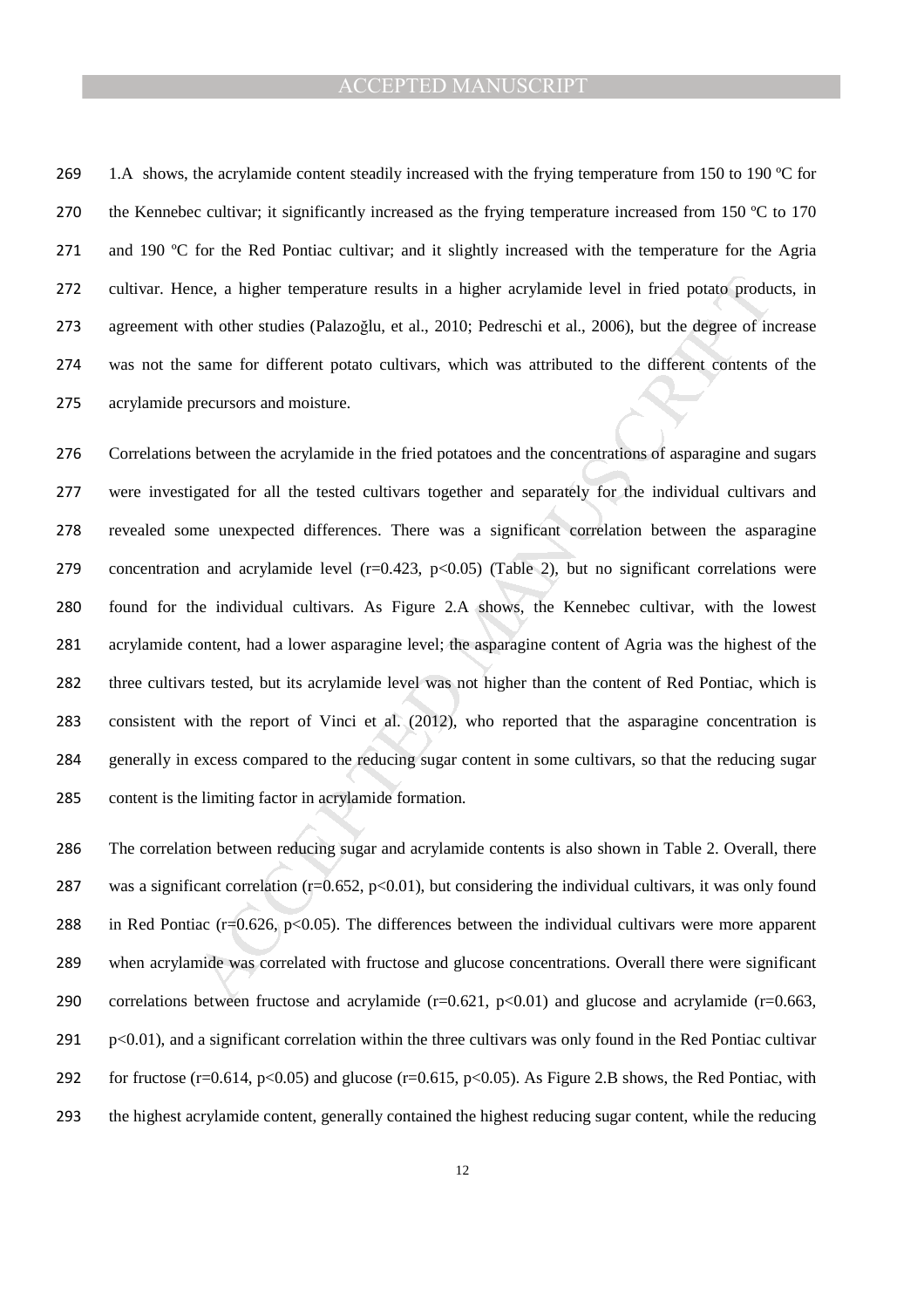sugar content of Agria was the lowest of the three cultivars, but the acrylamide content was higher than 295 that of Kennebec, which is not consistent with several studies (Marquez & Anon, 1986; Amrein et al., 2003) that reported significant correlations between the reducing sugar and acrylamide contents. Therefore, the mechanistic pathway of acrylamide formation is complex, and it is not possible to say whether this is the explanation for these contrasting correlations without more detailed kinetic studies of the acrylamide formation. However, it may provide the new evidence to prove the suggestions of Halford et al. (2012), who reported that when the sugar content was relatively high, the acrylamide formation was proportional to the sugar concentration.

the mechanistic pathway of acrylamide formation is complex, and it is not possible<br>is the explanation for these contrasting correlations without more detailed kinetic stude<br>formation. However, it may provide the new evide There was a significant correlation between sucrose content and acrylamide formation (r=0.699, p<0.01). However, sucrose was not considered a precursor of acrylamide formation because the sucrose 304 concentration was significantly correlated with reducing sugars  $(r=0.610, p<0.01)$ , so it may not necessarily reflect a direct relationship. Sucrose has been shown to contribute to acrylamide formation, which may be due to the hydrolysis through an enzymatic, thermal or acid-catalysed reaction (Halford et al., 2012).

3.2.Relationship between acrylamide formation, oil uptake and moisture content

3.2.1. Oil uptake and acrylamide formation

The oil uptake is a complex mechanism that is not clearly understood, and the initial product structure, the interchanges between the product and the heating medium, and the variations in the product and oil properties are the factors that explain this phenomenon (Ziaiifar, Achir, Courtois, Trezzani, & Trystram, 2008). The oil uptake in the three cultivars after frying at different temperatures is shown in Figure 1.B. 314 The oil uptake decreased as the frying temperature increased from 150 to 190 °C for all tested cultivars, although this effect was more evident in previous studies (Moyano & Pedreschi, 2006; Pedreschi & Moyano, 2005). Increasing the temperature from 150 to 190 ºC significantly reduced the oil uptake only for the Kennebec cultivar, as the extents of reduction for the Red Pontiac and Agria cultivars were not great. This trend was similar to that of the acrylamide levels at different temperatures. The correlation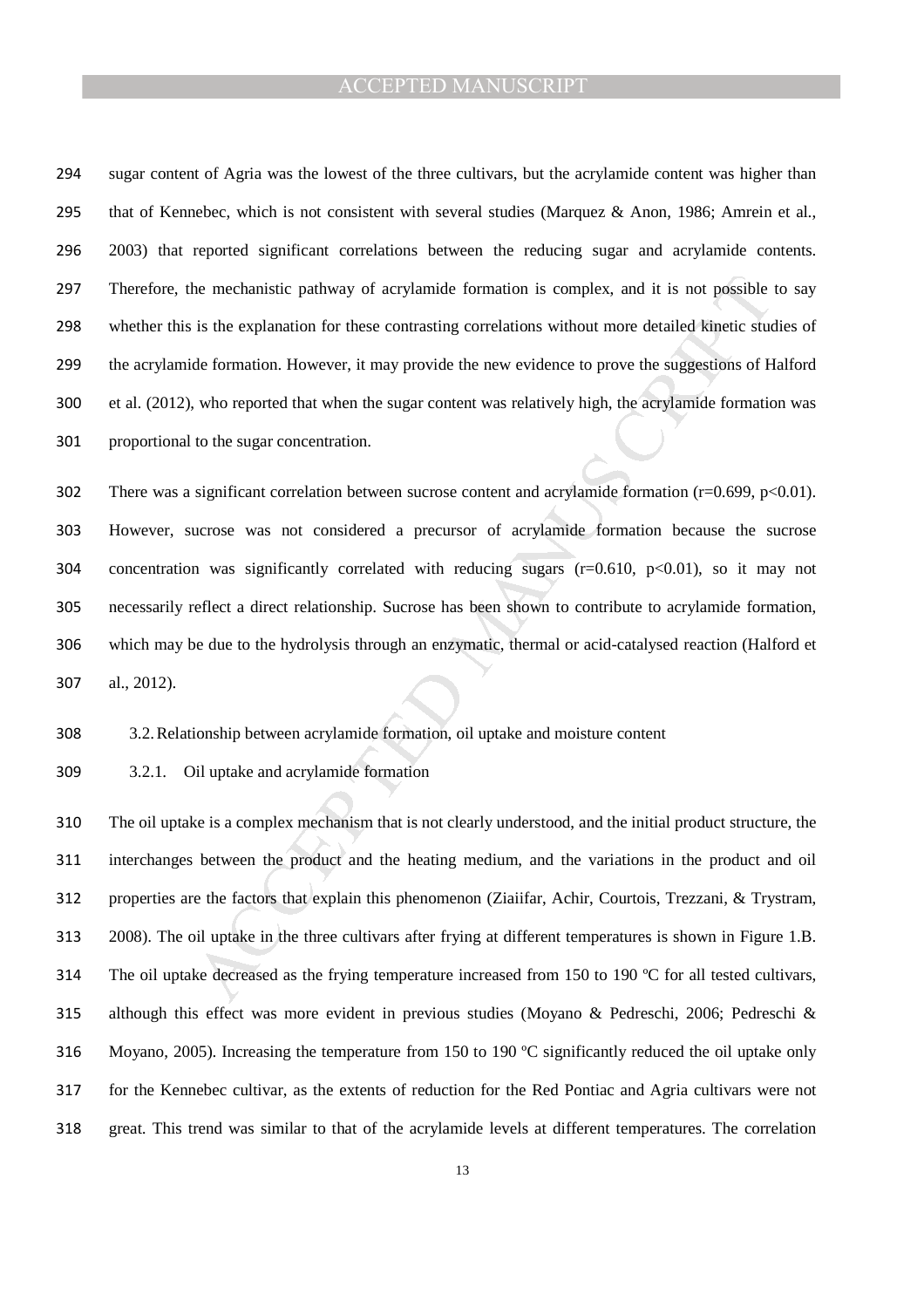between the oil uptake and acrylamide formation was significantly negative (r=-0.505, p<0.01) in all analysed cultivars after frying. However, a much stronger and significant correlation was found in the 321 Kennebec cultivar ( $r=0.781$ ,  $p<0.01$ ). The crust formation during frying may promote lesser losses of 322 water and then, acrylamide diffusion across the potato tissue may be possible. weak correlations were found in the Red Pontiac (r=-0.427, p=0.252) and Agria (r=-0.379, p=0.315) cultivars. Oil uptake reduction is also very important when frying potato strips. Therefore, the relationship between the oil uptake and the acrylamide formation necessitates that we find an optimum frying condition to obtain lower levels of both acrylamide content and oil uptake.

3.2.2. Moisture content, oil uptake and acrylamide formation

hen, acrylamide diffusion across the potato tissue may be possible. weak-correlatione<br> **E-Red Pontiac** (r=0.427, p=0.252) and Agria (r=0.379, p=0.315) cultivars. Oil also very important when frying potato strips. Therefor 328 The difference in the moisture content between the cultivars and temperatures was not great (Figure 5) because decreasing the temperature necessitates increasing the frying time, resulting in similar final moisture content. However, the moisture content slightly increased with the temperature from 150 to 190  $\degree$ C, ranging from 572 to 697 g.kg<sup>-1</sup>, which was coincident with those reported by Pedreschi and Moyano (2005). Amrein, Limacher, Conde-Petit, Amadò, and Escher (2006) reported a strong effect of the moisture content on the activation energy of acrylamide formation, which explains why lower 334 temperatures for longer times are known to yield lower acrylamide levels in the final product. It was also 335 reported that decreasing the moisture content tends to end of the frying process. The correlations between the moisture content and acrylamide level are shown in Table 2; the moisture content presented weak 337 negative correlations with the acrylamide level in all cultivars  $(r=0.163, p=0.417)$ , but From our results, strong correlations were found in the Kennebec (r=0.928, p<0.01) and Red Pontiac (r=0.595, p<0.05) cultivars.

Gamble, Rice, and Selman (1987) found that moisture loss and oil uptake are interrelated, and both are linear functions of the square root of the frying time. In addition, Ziaiifar et al. (2008) reported that the 342 more water is removed from the surface, the more oil is absorbed. The moisture content in this study is the final content after frying, and the higher the final moisture content, the less was lost. The correlations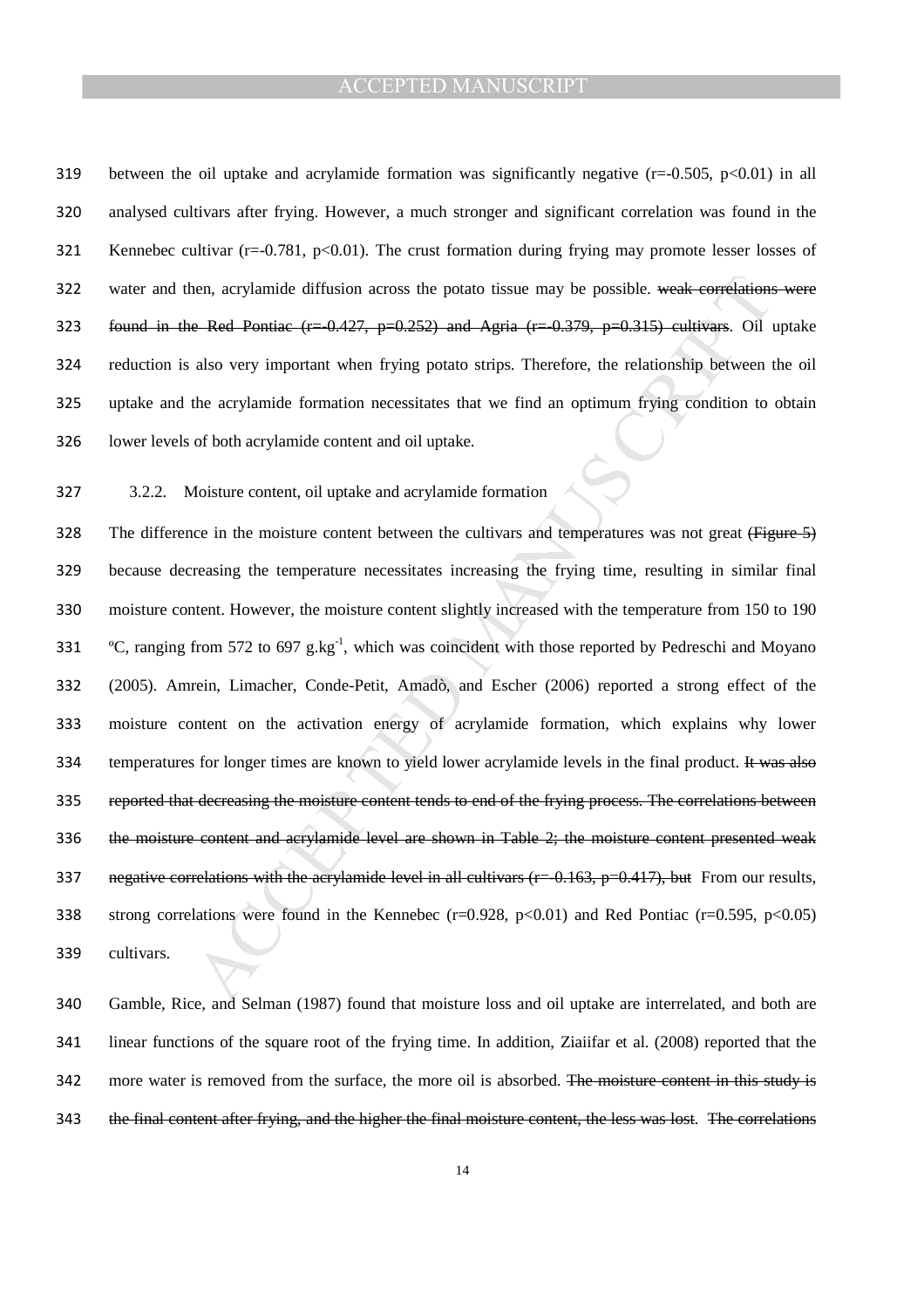between the moisture content and oil uptake after frying at different temperatures were investigated for all tested cultivars (Table 2), and the correlation (r=-0.224, p=0.261) was negative but not significant. However, A significant negative correlation was found in the Kennebec cultivar (r=-0.778, p<0.05), which is in agreement with the report by Southern, Xiaodong, and Farid (2004). As a result, the oil uptake tends to decrease as the final moisture content increases during frying, which is in agreement with other studies (Gamble et al., 1987; Ziaiifar et al., 2008). However, the results also showed that there may be a characteristic curve of oil uptake against moisture content, and the curves for the different cultivars may be distinct.

# 3.3.Correlations of acrylamide formation and oil uptake with instrumental sensory parameters: colour and texture

3.3.1. Colour, acrylamide formation and oil uptake

igneement with the report by Southern, Xiaodong, and Farid (2004). As a result, the oil versue as the final moisture content increases during frying, which is in agreement with<br>the et al., 1987; Ziaiifar et al., 2008). Ho The colour values are shown in Figure 3. In our experiment, the final colour of the French fries was visually classified between the standard 2 and 3 (USDA, 1988). The L\* and H values tended to decrease and the b\* and C values increased compared to their original values in the Red Pontiac and Kennebec cultivars, but the change of colour in the Agria cultivar between the fresh and fried potato strips was slight, which may be due to the reducing sugar content in the fresh potatoes. L<sup>\*</sup> tends to decrease as the frying temperature is increased from 150 to 190 ºC, which means that the potato strips get darker. b\* 361 refers to the yellowness, and  $b^*$  and C (positively correlated with the colour parameters of  $a^*$  and  $b^*$ ) tend to increase, which proves that the frying strips get more red and yellow as the frying temperature increases; the H value decreased as the frying temperature increased. However, Table 2 shows that the colour parameters presented significant correlations with the acrylamide content of the potato cultivars. The correlation in all cultivars between the L\* value and acrylamide content was significant and negative 366 (r=-0.586, p<0.01), while the  $b^*$  and C values presented positive significant correlations with the 367 acrylamide content for all tested cultivars (r=0.420 and 0.479, p<0.05, respectively). However, the H values showed no significant correlations with the acrylamide content in all cultivars. Furthermore, the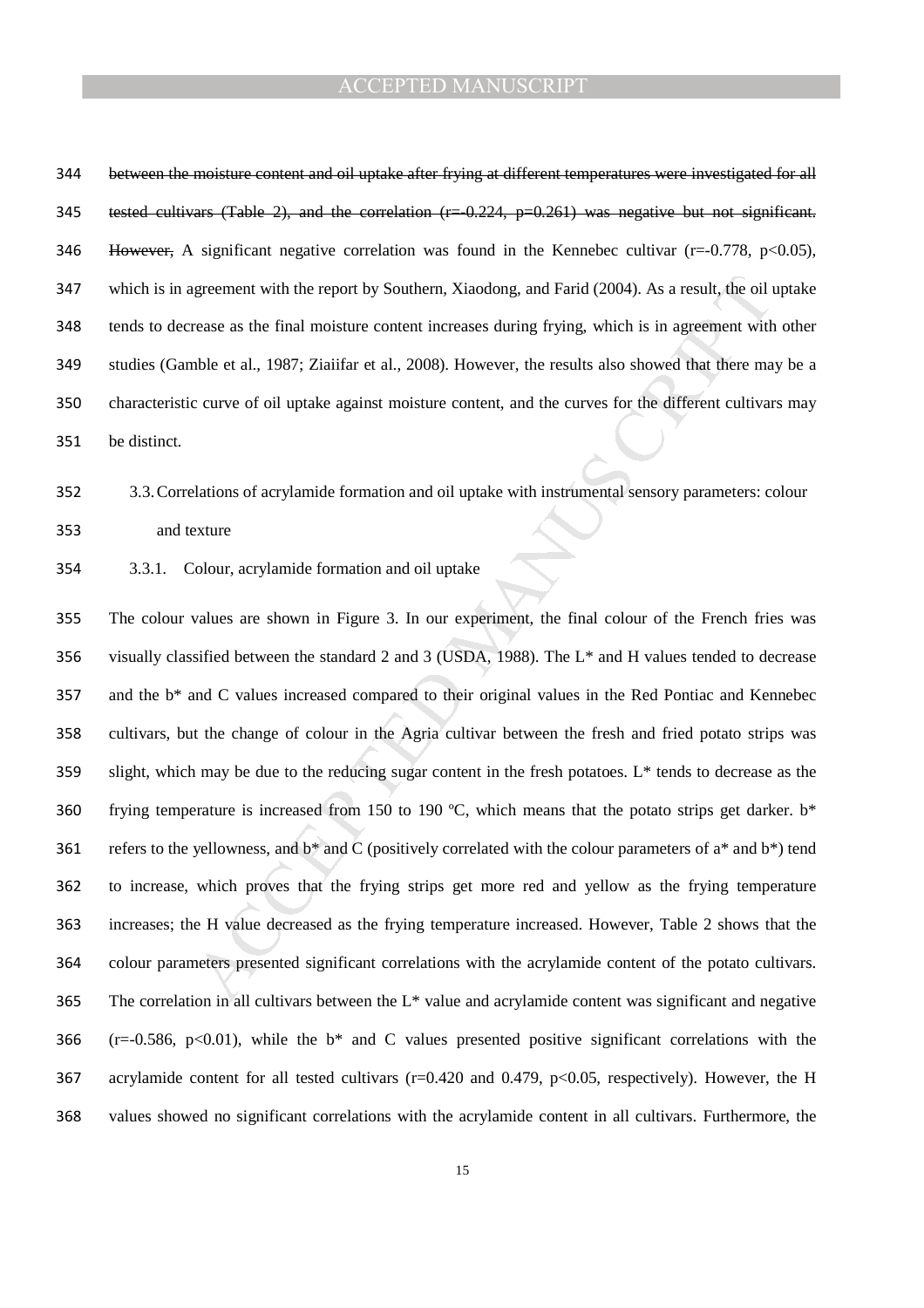lightness of the frying strips decreased as the acrylamide formation increased, which was attributed to the potato strips getting darker as a result of Maillard reactions, while the changing of the C and H valued (C increased and H decreased) as the frying temperature increased is because of the Maillard non-enzymatic reaction development (Pedreschi et al., 2006).

373 The oil uptake vs. colour parameters in potato cultivars fried at 150, 170 and 190 °C are shown in Table 2.

374 There is clear effect of the colour parameter values on the oil uptake in the cultivars: the  $L^*$  and H values 375 showed good correlations with the oil uptake ( $r=0.738$  and 0.569,  $p<0.01$ , respectively); the b\* and C 376 values showed negative and no significant correlations with the oil uptake in all cultivars. This shows that 377 the colour of the frying strips gets darker as more oil is taken up.

3.3.2. Texture parameters, acrylamide formation and oil uptake

elopment (Pedreschi et al., 2006).<br>
ke vs. colour parameters in potato cultivars fried at 150, 170 and 190 °C are shown in Ta<br>
reffect of the colour parameter values on the oil uptake in the cultivars the L.\* and H<br>
d cor 379 The textural changes in the potato cultivars fried at 150, 170 and 190 °C are shown in Figure 4. Compared to the textural values of fresh potatoes (Table 1), the shear force, hardness and chewiness decreased significantly, and the changes in the springiness and cohesiveness were slight. The shear force and hardness decreased because of the starch gelatinization and lamella media solubilisation during frying (Andersson, Gekas, Lind, Oliveira, & Oste, 1994). The difference in the textural values between the different temperatures was not significant, which is attributed to the higher temperature necessitating a shorter frying time, affecting the final textural values.

Only the shear force of the textural parameters presented a positive significant correlation with the 387 acrylamide content (r=0.749, p<0.01) but a not significant and negative correlation (r=-0.375, p=0.054) 388 with oil uptake in the cultivars (Table 2). The negative and significant correlation of  $L^*$  with the shear force was found in all cultivars after frying (r=-0.648, p<0.01). In addition, there were negative significant correlations between L\* and the shear force in the Red Pontiac and Kennebec cultivars (r=- 0.777 and -0.439, p<0.05, respectively).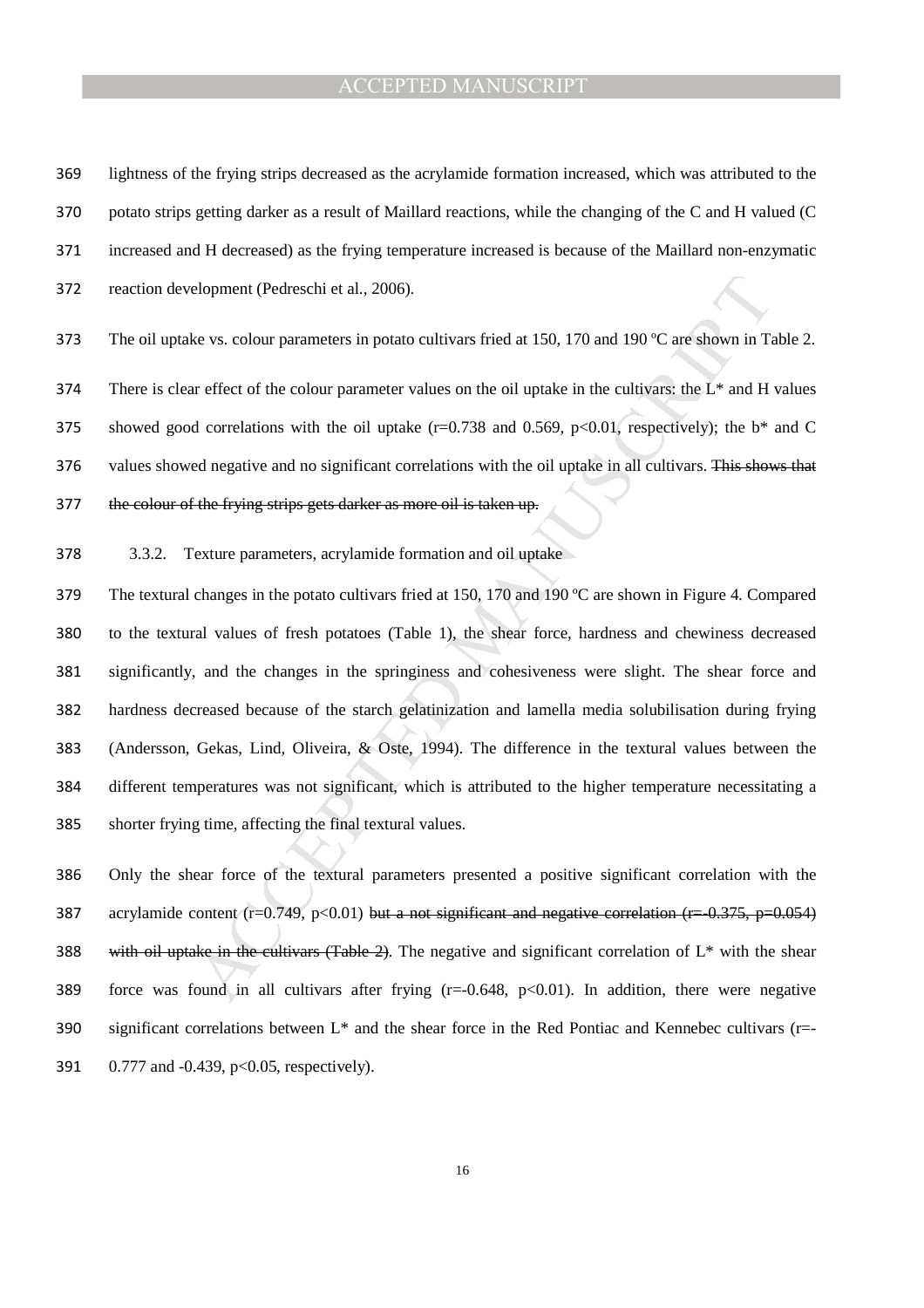392 Therefore, when frying at 190  $\degree$ C, the potato strips were harder and darker and contained less oil and 393 higher acrylamide levels than potato strips fried at 150 ºC in all cultivars, which agreed with Pedreschi 394 and Moyano. (2005).

#### 395 **4. Conclusions**

**clusions**<br>
clusions<br>
clusions<br>
is also relevant. Frying potato strips at 190 °C resulted in more acrylamide. Iss also relevant. Frying potato strips at 190 °C resulted in more acrylamide, less oil u<br>
e.e, and darker and 396 The composition of the fresh potato cultivar is the primary factor in the formation of acrylamide. Frying 397 temperature is also relevant. Frying potato strips at 190 ºC resulted in more acrylamide, less oil uptake, 398 more moisture, and darker and harder strips than those fried at 150  $^{\circ}$ C. However, apart from the reducing 399 sugars and asparagine, there are other <del>factors</del> aspects affecting the acrylamide formation. In our present 400 study, sucrose and oil uptake may play a role in the final concentration of acrylamide. For the Agria 401 cultivar with a lower reducing sugar content, the possible hydrolysis of sucrose during the frying process 402 may cause acrylamide production. According to our results, fried strips at 170-190°C, that contained 403 moisture and oil uptake higher than 650 and 150 g $\text{kg}^{-1}$ , respectively, may give rise to higher contents of 404 acrylamide. However, for the cultivars with lower reducing sugars content (Agria), it may be possible that 405 the hydrolysis of sucrose during the frying process lead to increase the acrylamide content. Additionally, 406 frying the potato strips at 190 °C resulted in more acrylamide, less oil uptake, more moisture, and darker 407 and harder strips than those fried at 150 °C. The significant correlations obtained between colour, and 408 texture, colour and oil uptake and texture and acrylamide content indicate the intrinsic relationship 409 between the properties of the fried potato strips and the acrylamide content. Further studies are needed 410 with potatoes that contain low sugar content to confirm these relationships and establish the possible 411 limitations of the frying process, regarding the acrylamide content. On the other hand, the estimation of 412 the acrylamide content on low sugar content potatoes from the instrumental properties of the fried potato 413 strips may be a possibility.

414 The significant correlations of the lightness and shear force with the acrylamide content indicated that the 415 darker and harder French fries contained higher acrylamide levels. A significant correlation between the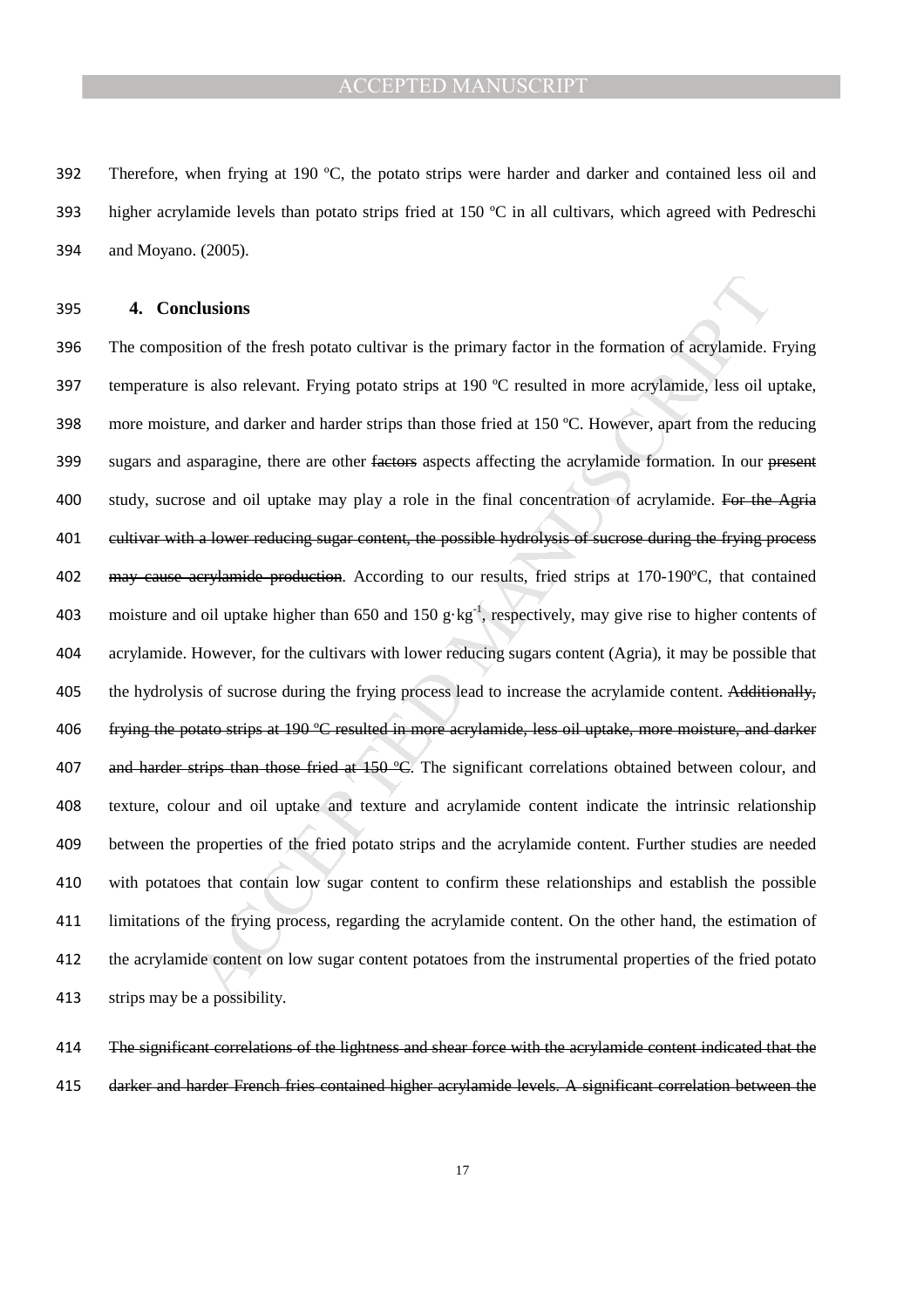- oil uptake and acrylamide content was found in all tested cultivars, possibly indicating that the 417 contribution of the oil uptake to the formation of acrylamide should not be neglected.
- 

#### **Acknowledgments**

This work was supported in part by the China Scholarship Council (File number. 201206990014).

#### **References**

- Amrein, T. M., Limacher, A., Conde-Petit, B., Amadò, R., & Escher, F. (2006). Influence of thermal
- processing conditions on acrylamide generation and browning in a potato model system. *Journal of Agriculture and Food Chemistry, 54(16)*, pp 5910- 5916.
- Amrein, T. M., Bachmann, S., Noti, A., Biedermann, M., Barbosa, M. F., Biedermann-Brem, S., Grob, K.,
- 
- Keiser, A., Realini, P., Escher, F., & Amadò, R. (2003). Potential of acrylamide formation, sugars,
- and free asparagine in potatoes: A comparison of cultivars and farming systems. *Journal of*

*Agricultural and Food Chemistry, 51 (18)* , pp 5556-5560.

- Andersson, A., Gekas, A., Lind, I., Oliveira, F., & Oste, R. (1994). Effect of preheating on potato texture. *Critical Reviews in Food Science and Nutrition, 34(3)*, 229-251.
- Bourne, M. C. (1978). Texture profile analysis. *Food Technology*, *32*, 62-66.
- **nowledgments**<br>
as supported in part by the China Scholarship Council (File number. 201206990014).<br> **rences**<br>
M., Limacher, A., Conde-Petit, B., Amadò, R., & Escher, F. (2006). Influence of the<br>
ing conditions on acrylamid Blumenthal, M. M., & Stier, R. F. (1991). Optimization of deep-fat frying operations. *Trends in Food Science and Technology, 2*, 144-148.
- Capuano, E., Oliviero, T., Acar, O. C., Gökmen, V., & Fogliano, V. (2010). Lipid oxidation promotes
- acrylamide formation in fat-rich model systems. *Food Research International, 43(4)*, 1021-26 1026.
- Cheong, T. K., Hwang, E., & Hyong, L. (2005). Reducing acrylamide in fried snack products by adding
- amino acids. *Journal of Food Science, 70 (5)* , C354-C357.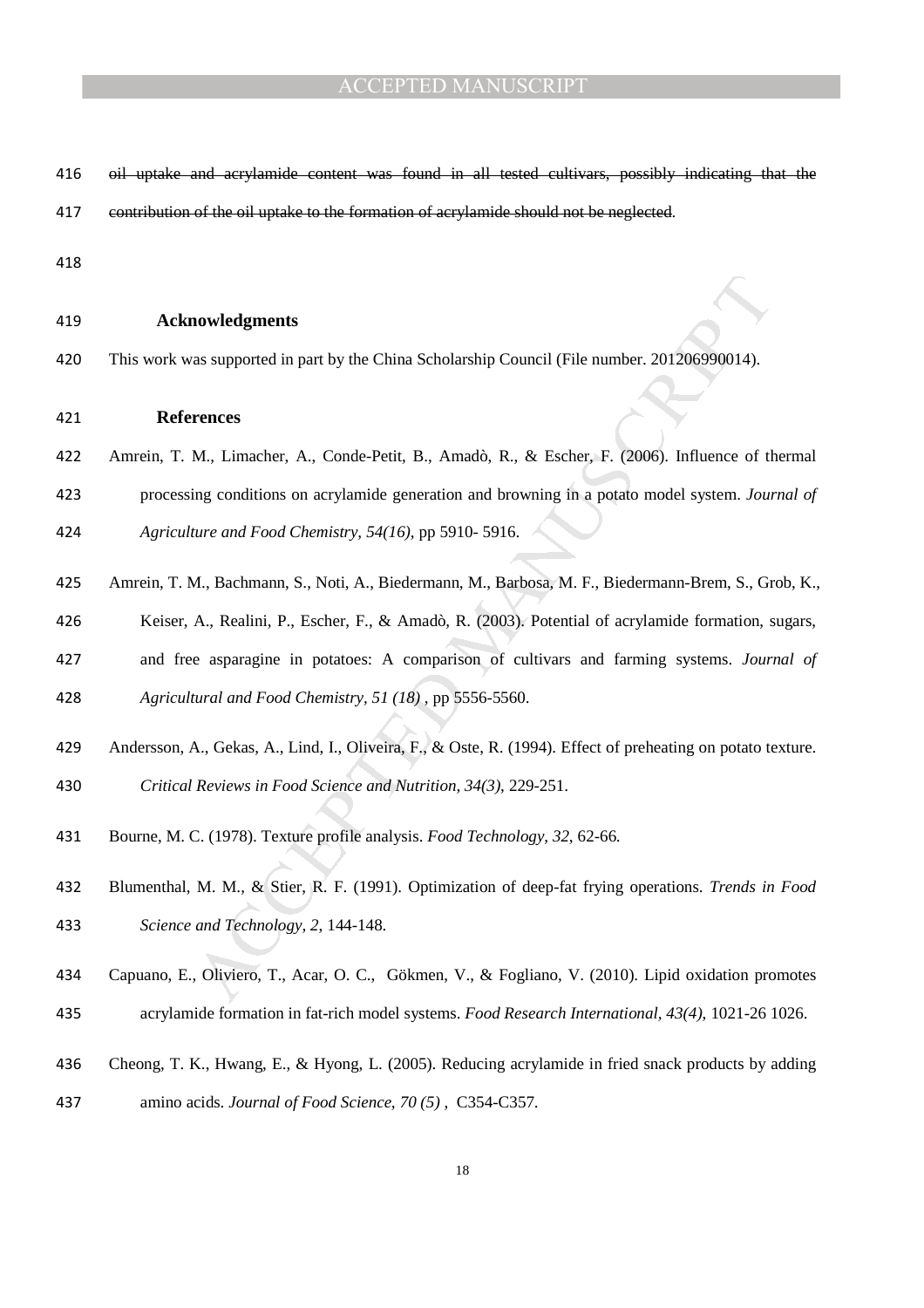- Daniali, G., Jinap, S., Hanifah, N.L., & Hajeb, P. (2013). The effect of maturity stages of banana on the formation of acrylamide in banana fritters. *Food Control, 32(2)*, 386-391.
- EFSA (2011). Science Report of EFSA-Results on acrylamide levels in food from monitoring years 2007-
- 2009 and exposure assessment. *EFSA Journal, 9(4)*, 2133 (48 pp)
- Garayo, J., & Moreira, R. (2002). Vacuum frying of potato chips. *Journal of Food Engineering, 55(2)*, 181-191.
- Gamble, M. H., Rice, P., & Selman, J. D. (1987). Relationship between oil uptake and moisture loss during frying of potato slices from c.v. Record U.K. tubers. *International Journal of Food Science and Technology, 22(3)*, 233-241.
- Halford, N. G., Muttucumaru, N., Powers, S. J. Gillatt, P. N., Hartley, L., Elmore, J. S., & Mottram, D. S. (2012). Concentrations of free amino acids and sugars in nine potato varieties: Effect of storage and relationship with acrylamide formation. *Journal of Agricultural and Food Chemistry, 60(48)*, 12044- 12055.
- d exposure assessment. *EFSA Journal*, 9(4), 2133 (48 pp)<br>
& Moreira, R. (2002). Vacuum frying of potato chips. *Journal of Food Engineering.*<br>
1.<br>
1. Rice, P., & Selman, J. D. (1987). Relationship between oil uptake and m Hernandez, J. L., Gonzalez-Castro, M. J., Alba, I. N., & Garcia, C. C. (1998). High-performace liquid chromatographic determination of Mono- and Oligosaccharides in vegetables with evaporative light-scattering detection and refractive index detection. *Journal of Chromatographic Science, 36(6)*, 293- 298.
- Hogervorst, J. G., Schouten, L. J., Konings, E. J., Goldbohm, R. A., & Van den Brandt, P. A. (2007). A prospective study of dietary acrylamide intake and the risk of endometrial, ovarian, and breast cancer. *Cancer Epidemiology, Biomarkers and Prevention, 16(11)*, 2304- 2313.
- Hu, Q., Xu, X., Fu, Y., & Li, Y. (2015). Rapid methods for detecting acrylamide in thermally processed foods: A review. *Food Control, 56*, 135-146.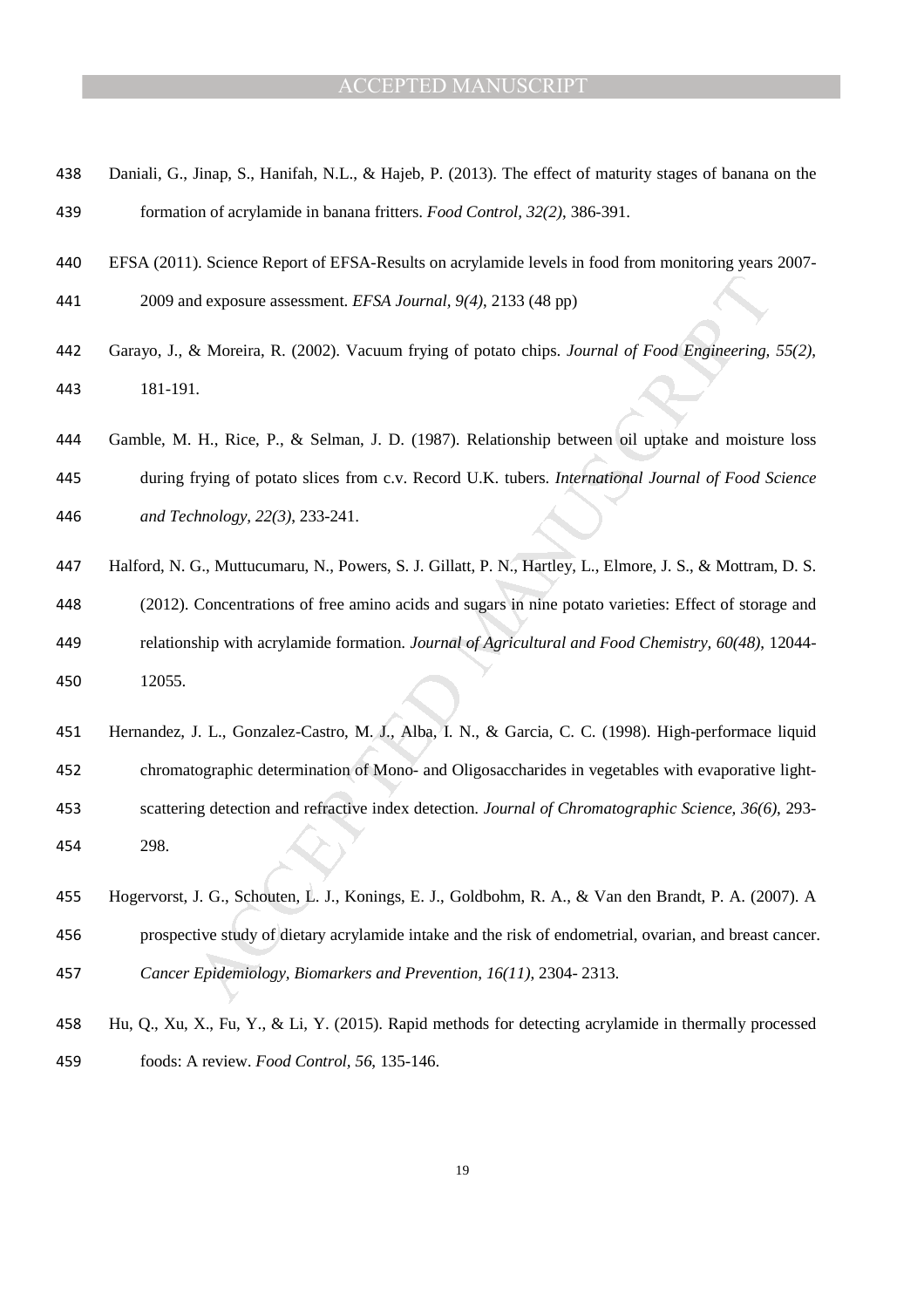- Hubbard, L. J., & Farkas, B. E. (1999). A method for determining the convective heat transfer coefficient during immersion frying. *Journal of Food Process Engineering, 22(3)*, 201-214.
- Marquez, G., & Anon, M. C. (1986). Influence of reducing sugars and amino acids in the color development of fried potatoes. *Journal of Food Science, 51(1)*, 157-160.
- Mottram, D. S., Wedzicha, B. L., & Dodson, A. T. (2002). Acrylamide is formed in the Maillard reaction. *Nature, 419(6906)*, 448-449.
- Moyano, P. C., & Pedreschi, F. (2006). Kinetics of oil uptake during frying of potato slices: Effect of pre-treatments. LWT-*Food Science and Technology, 39(3)*, 285-291.
- Palazoğlu, T. K., Savran, D., & Gökmen V. (2010). Effect of cooking method (baking compared with frying) on acrylamide level of potato chips. *Journal of Food Science, 75(1)*, E25-E29.
- ment of fried potatoes. Journal of Food Science, 51(1), 157-160.<br>
S., Wedzicha, B. L., & Dodson, A. T. (2002). Acrylamide is formed in the Maillard res<br>
419(6906), 448-449.<br>
C., & Pedreschi, F. (2006). Kinetics of oil upta Pedreschi, F., & Moyano, P. C. (2005). Effect of pre-drying on texture and oil uptake of potato chips. LWT-*Food Science and Technology, 38(6),* 599-604.
- Pedreschi, F., Kaack, K., & Granby, K. (2006). Acrylamide content and color development in fried potato
- strips. *Food Research International, 39(1)*, 40-46.
- Pedreschi, F., Kaack, K., & Granby, K. (2004). Reduction of acrylamide formation in potato slices during
- frying. LEBENSMITTEL-WISSENSCHAFT UND-TECHNOLOGIE- *Food Science and*
- *Technology, 37(6)*, 679-685.
- Perkin Elmer (2004). Acrylamide Analysis by Gas Chromatography.
- http://www.perkinelmer.com/CMSResources/Images/44-74337FAR\_GCAcrylamideAnalysis.pdf
- 
- Shepherd, L. V. T., Bradshaw, J. E., Dale, M. F. B., McNicol, J. W., Pont, S. D. A., Mottram, D. S., & Davies, H. V. (2010). Variation in acrylamide producing potential in potato: segregation of the trait
- in a breeding population. *Food Chemistry, 123(3)*, 568-573.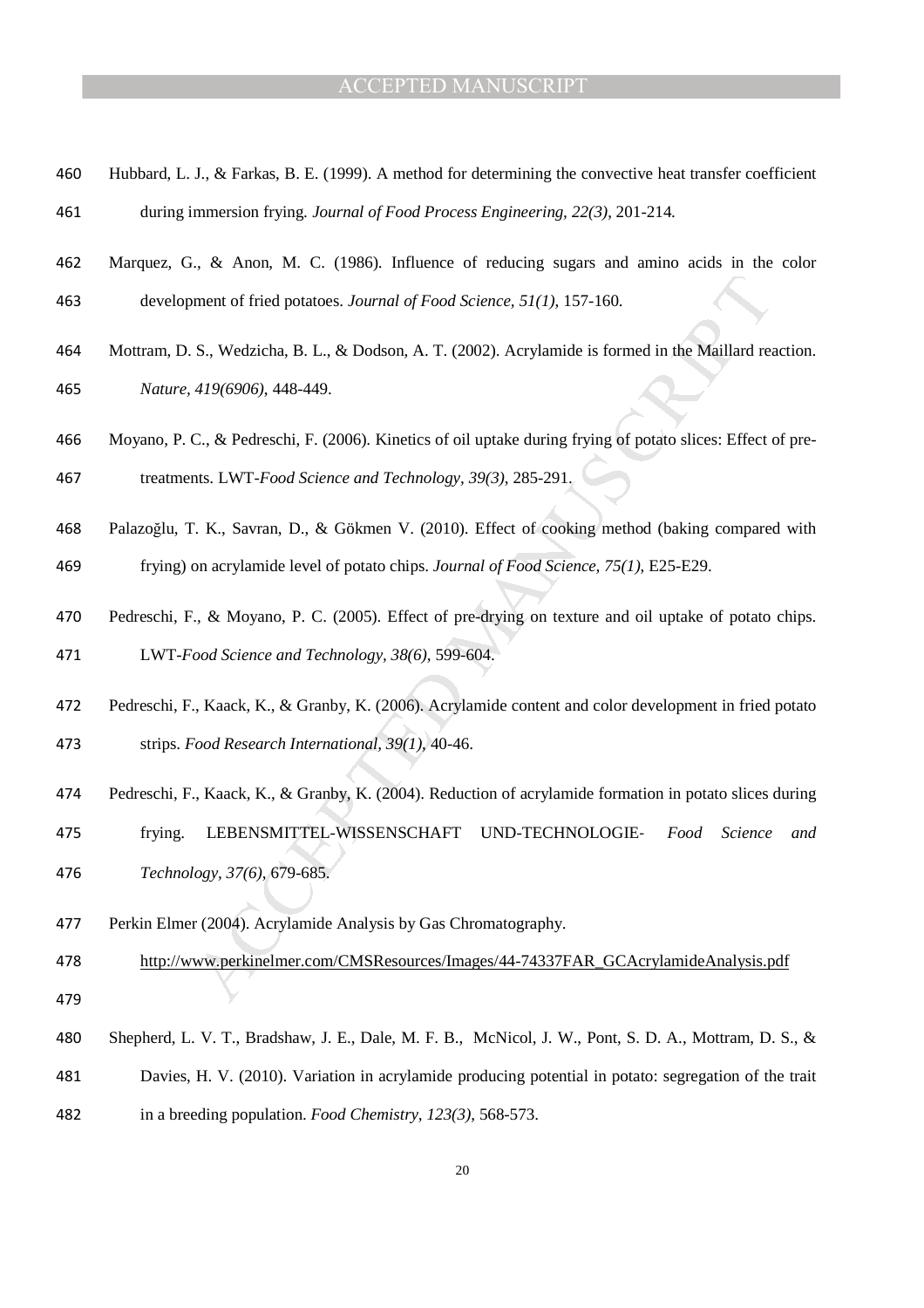- Singh, J., Kaur, L., McCarthy, O. J., Moughan, P. J., & Singh, H. (2008). Rheological and textural characteristics of raw and par-cooked Taewa (Maori potatoes) of New Zealand. *Journal of Texture studies*. *39(3)*, 210-230.
- Sun, S., Fang, Y., & Xia, Y.M. (2012). A facile detection of acrylamide in starchy food by using a solid extraction-GC strategy. *Food Control 26(2)*, 220-222.
- Southern, C. R., Xiaodong, C., & Farid, M. M. (2004). The characteristic relationship between oil uptake and moisture content during the high temperature immersion frying of thin potato crisps. *Chinese*

*Journal of Chemical Engineering, 12(6),* 818-821.

- Stadler, R. H., Blank, I., Varga, N., Robert, F., Hau, J., Guy, P. A., Robert, M. C., & Riediker, S. (2002). Acrylamide from Maillard reaction products. *Nature, 419(6906*, 449-450.
- Szczesniak, A. S. (1975). General foods texture profile revisited ten years perspective. *Journal of Texture Studies*, *6(1)*, 5-17.
- USDA (1988). Color standards for frozen french fried potatoes. Munsell color, Baltimore (Ma) 64-1.
- 
- Vinci, R. M., Mestdagh, F., & Meulenaer, B. D. (2012). Acrylamide formation in fried potato products-
- Presents and future, a critical review on mitigation strategies. *Food Chemistry, 133(4)*, 1138-1154.
- g, Y., & Xia, Y.M. (2012). A facile detection of acrylamide in starchy food by using a<br>on-GC strategy. *Food Control 26*(2), 220-222.<br>
R., Xiaodong, C., & Farid, M. M. (2004). The characteristic relationship between oil v Vivanti, V., Finotti, E., & Friedman, M. (2006). Level of acrylamide precursors asparagine, fructose, glucose and sucrose in potatoes. Sold at retail in Italy and in United States. *Journal of Food Science, 71(2),* C81-C85.
- 
- Yang, Y., Achaerandio, I., & Pujola, M. (2015). Classification of potato cultivars to establish their processing aptitude. *Journal of the Science of Food and Agriculture*, DOI: 10.1002/jsfa.7104.
- Zamora, R., & Hidalgo, F. J. (2008). Contribution of lipid oxidation products to acrylamide formation in model systems. *Journal of Agriculture and Food Chemistry, 56(15)*, 6075- 6080.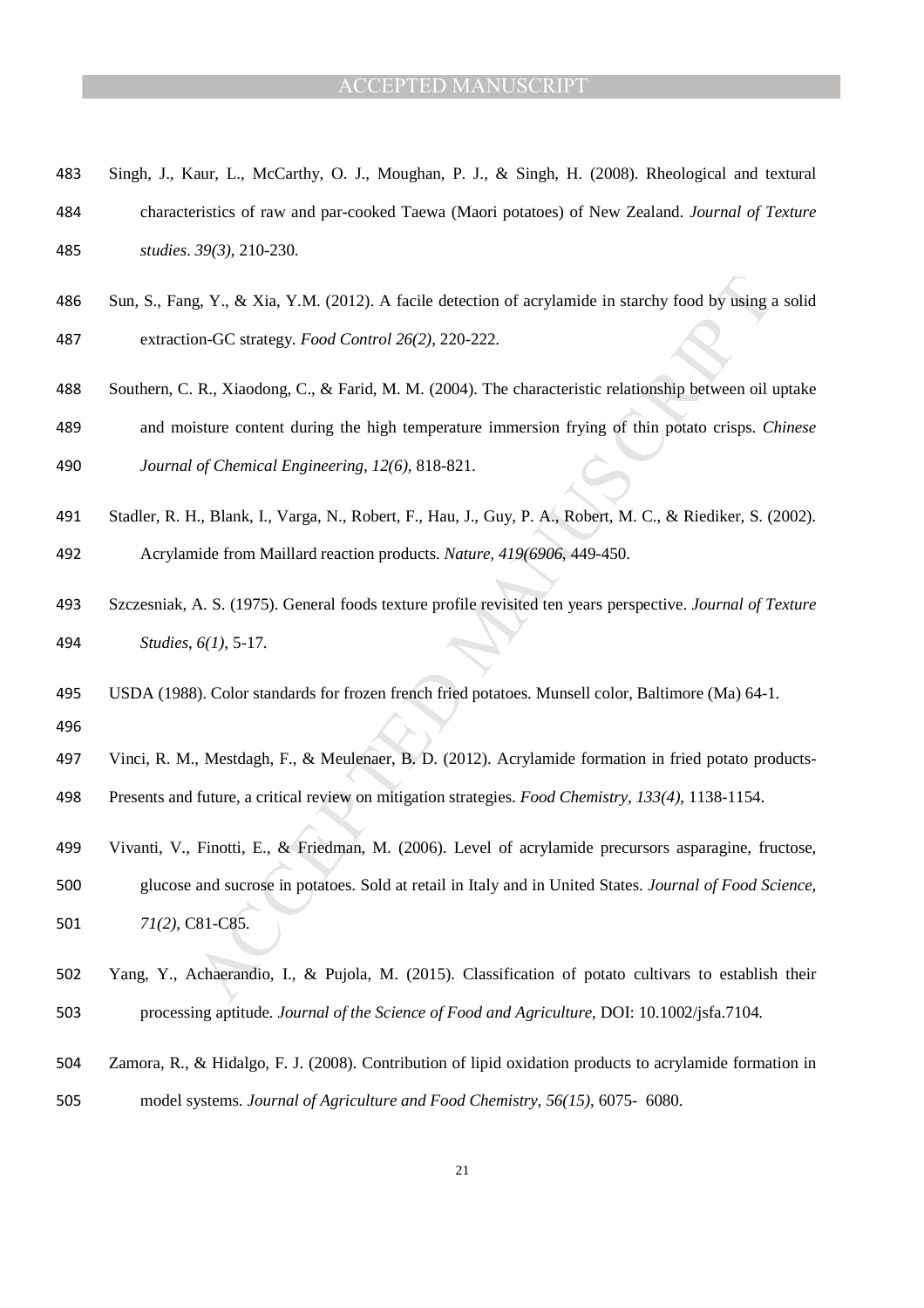Ziaiifar, A. M., Achir, N., Courtois, F., Trezzani, I., & Trystram, G. (2008). Review of mechanisms, conditions, and factors involved in the oil uptake phenomenon during the deep-fat frying process. *International Journal of Food Science and Technology, 43(8)*, 1410-1423.

MANUSCRIPT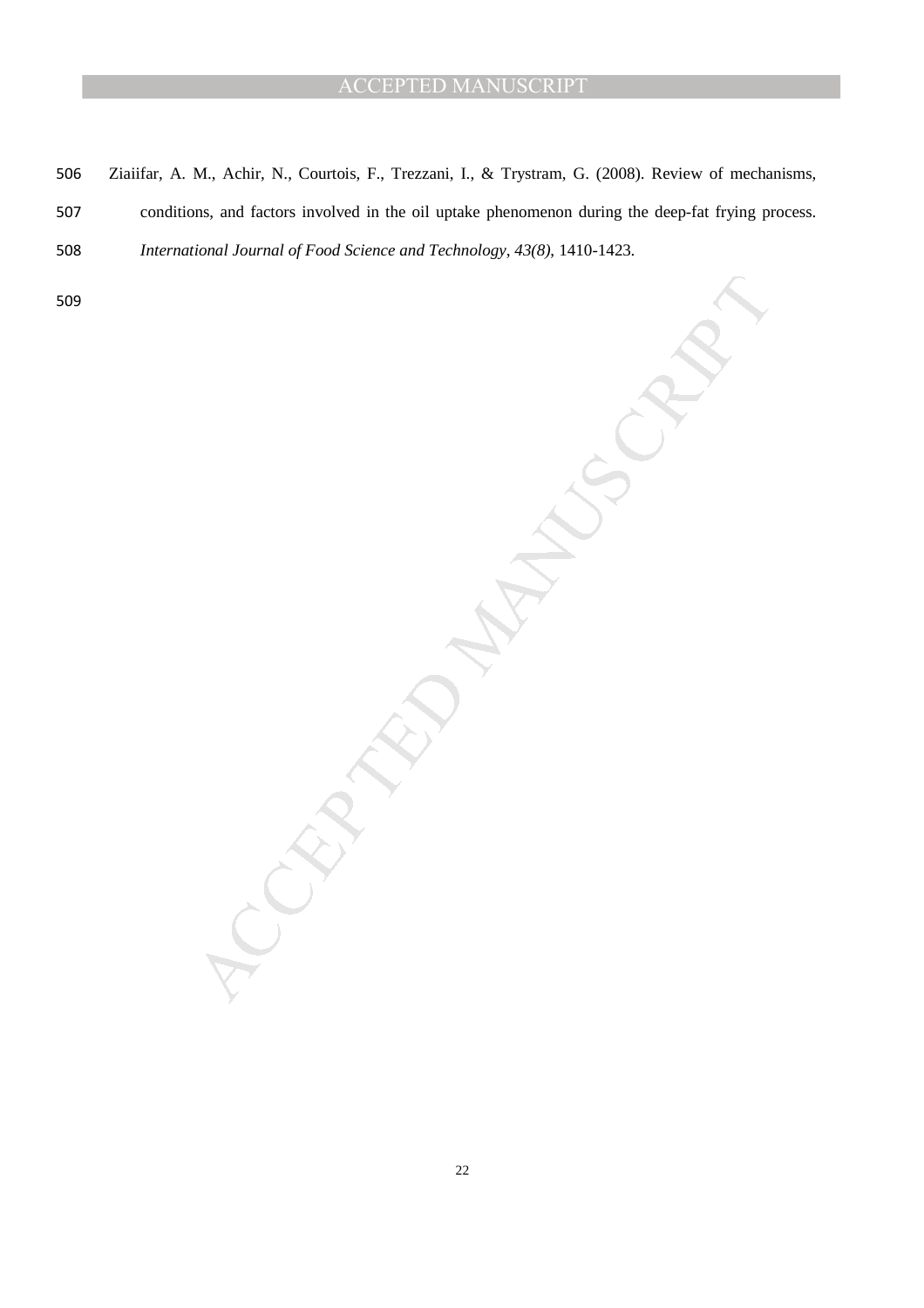**Table 1.** Texture, asparagine and sugars content of fresh potato samples

|                | Texture parameters |                  |                     |                  | Asparagine          | Sugars $(g.kg^{-1}FW)$ |                |                |                |
|----------------|--------------------|------------------|---------------------|------------------|---------------------|------------------------|----------------|----------------|----------------|
| Cultivar       | Shear force<br>(N) | Hardness<br>(N)  | Springiness<br>(mm) | Cohesiveness     | Chewiness<br>(N.mm) | $(g.kg^{-1}FW)$        | Fructose       | Glucose        | Sucrose        |
| Kennebec       | $31.22 + 2.34a$    | $227.20 + 3.90a$ | $0.61 + 0.10a$      | $0.11 + 0.02h$   | $15.41 + 1.37a$     | $2.03+0.08c$           | $0.85 + 0.02h$ | $1.26 + 0.02b$ | $0.87 + 0.05h$ |
| Red<br>Pontiac | $30.15 + 1.09a$    | $265.31 + 5.62a$ | $0.53 + 0.08a$      | $0.15 + 0.01a$   | $21.00 + 2.42a$     | $2.54 + 0.13h$         | $76+0.03a$     | $3.14 + 0.15a$ | $1.48 + 0.04a$ |
| Agria          | $35.40 + 2.16a$    | $230.20 + 4.70a$ | $0.54 + 0.10a$      | $0.14 + 0.01$ ab | 13.95+2.88a         | $3.21 + 0.04a$         | $0.69 + 0.01b$ | $0.69 + 0.01c$ | $1.31 + 0.06a$ |

Values are expressed as mean values ± standard deviations.

One-way balance ANOVA by Turkey's test was performed and the mean values with different small letters are significant in columns ( $P < 0.05$ ).

ACCEPTED MANUSCRIPT<br>
Metalanes Springine Cohesiveness Chewiness (g.kg FW)<br>
ND<br>
Manus Cohesiveness Chewiness (g.kg FW)<br>
Huckose<br>
Manus Chewines (g.kg FW)<br>
Huckose<br>
1-5.62a 0.53+0.08a 0.15+0.01a 21.00+2-42a 2.54+0.13b 1.76-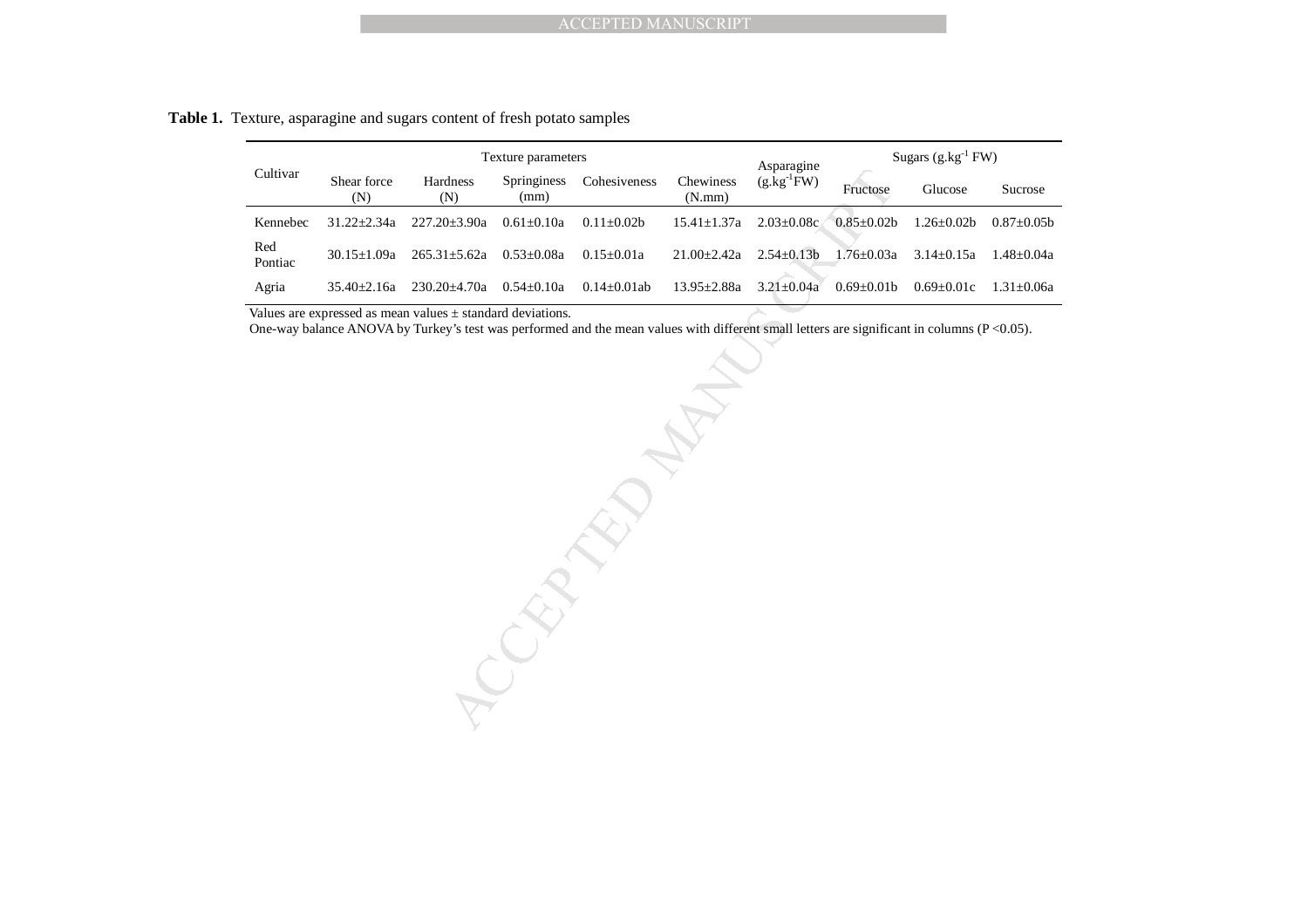|                | Acrylamide     | Oil uptake |  |
|----------------|----------------|------------|--|
| Asparagine     | $0.423*$       |            |  |
| Fructose       | $0.621**$      |            |  |
| $\rm Glucose$  | $0.663**$      |            |  |
| Sucrose        | $0.699**$      |            |  |
| Reducing sugar | $0.652**$      |            |  |
| Oil uptake     | $-0.505**$     |            |  |
| Moisture       | $-0.163$       | $-0.224$   |  |
| $\mathrm{L}^*$ | $-0.586**$     | $0.738**$  |  |
| $\mathbf{b}^*$ | $0.420^{\ast}$ | $-0.026$   |  |
| $\mathsf C$    | $0.479*$       | $-0.007$   |  |
| $\, {\rm H}$   | $-0.284$       | $0.569**$  |  |
| Shear force    | $0.749**$      | $-0.375$   |  |
|                |                |            |  |
|                |                |            |  |

#### **Table 2.** Pearson correlations between the studied factors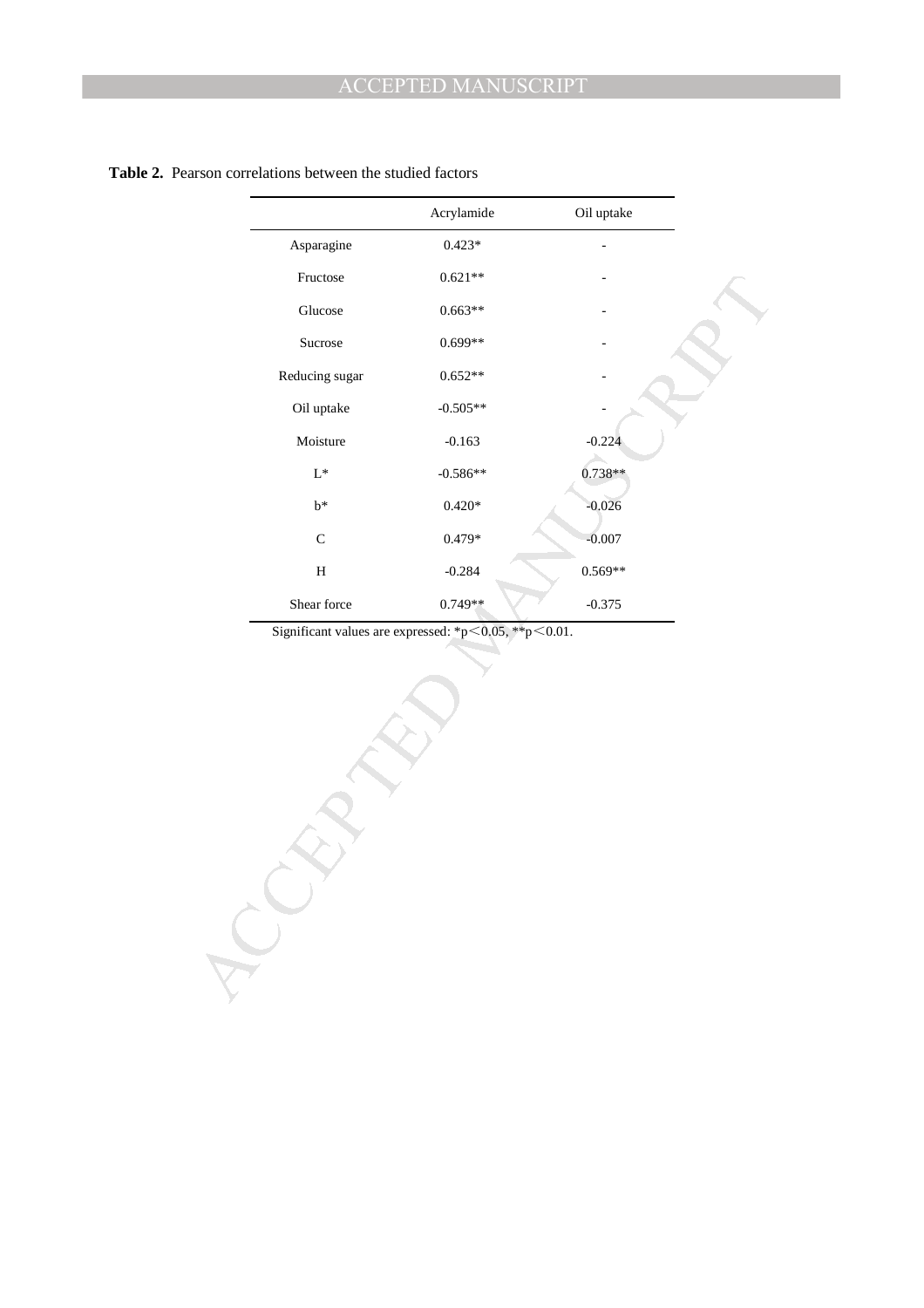#### **Figure captions**

**Figure 1.** Acrylamide levels (A) and Oil uptake (B) of fried potato cultivars prepared by different temperatures. a-c: Means with different small letters are significant  $(p<0.05)$  in different cultivars at same temperature. A-C: Means with different capitals are significant (p<0.05) in different temperatures at same cultivar.

**Figure 2.** Acrylamide levels *vs*. asparagine (A) and Acrylamide levels *vs*. reducing sugar content (B) for fried potato cultivars prepared by different temperatures.

**Figure 3.** The colour parameters (L\*, b\*,C and H) of potato cultivars at different frying conditions. a-c: Means with different small letters are significant (p<0.05) in different cultivars at same temperature. A-D: Means with different capitals are significant (p<0.05) in different temperatures at same cultivar.

**Figure 4.** Textural analysis parameters for different potato cultivars (A/Kennebec; B/Red Pontiac; C/Agria) caused by different frying conditions.

NUS CRIPT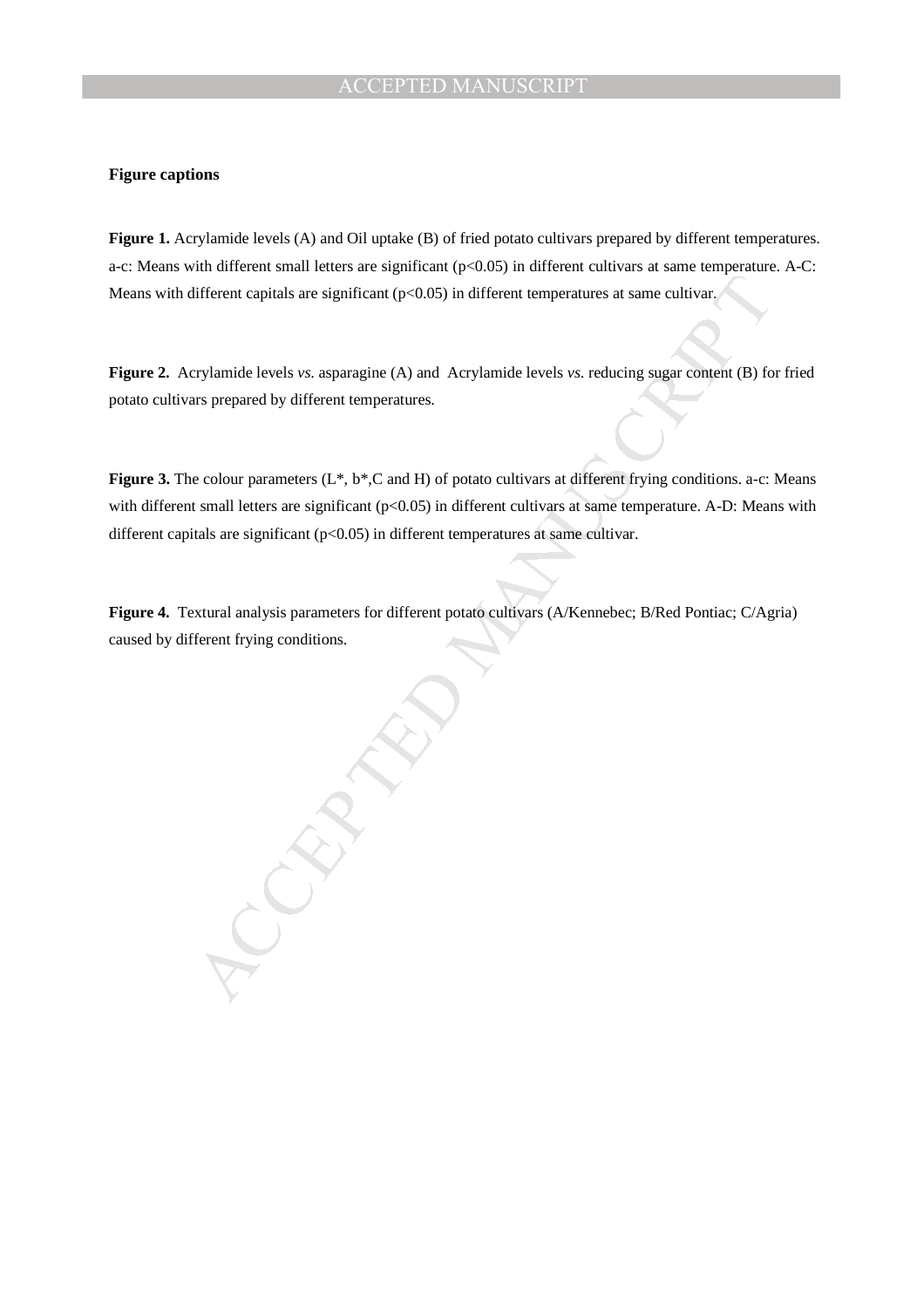**Figure 1**



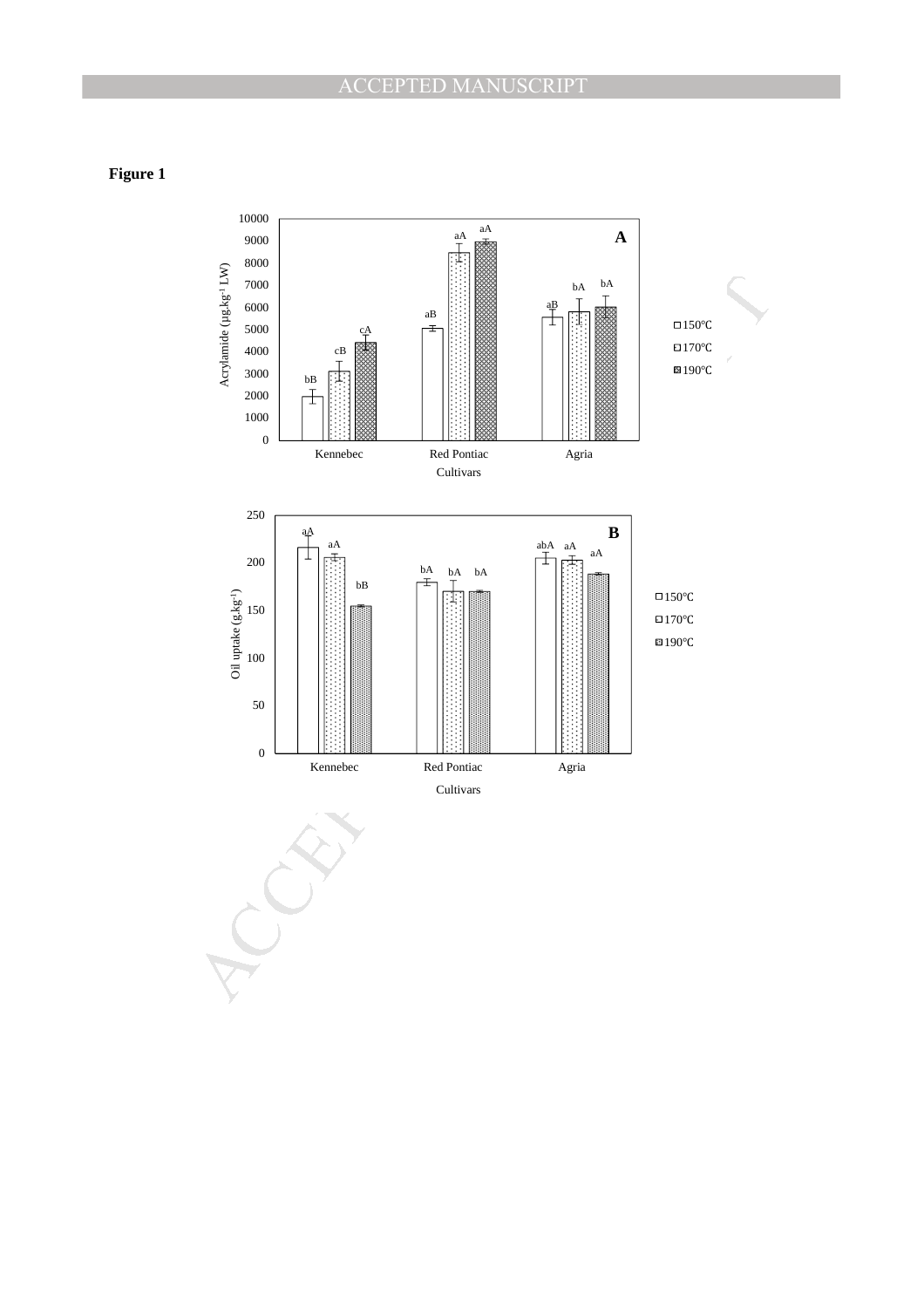**Figure 2**

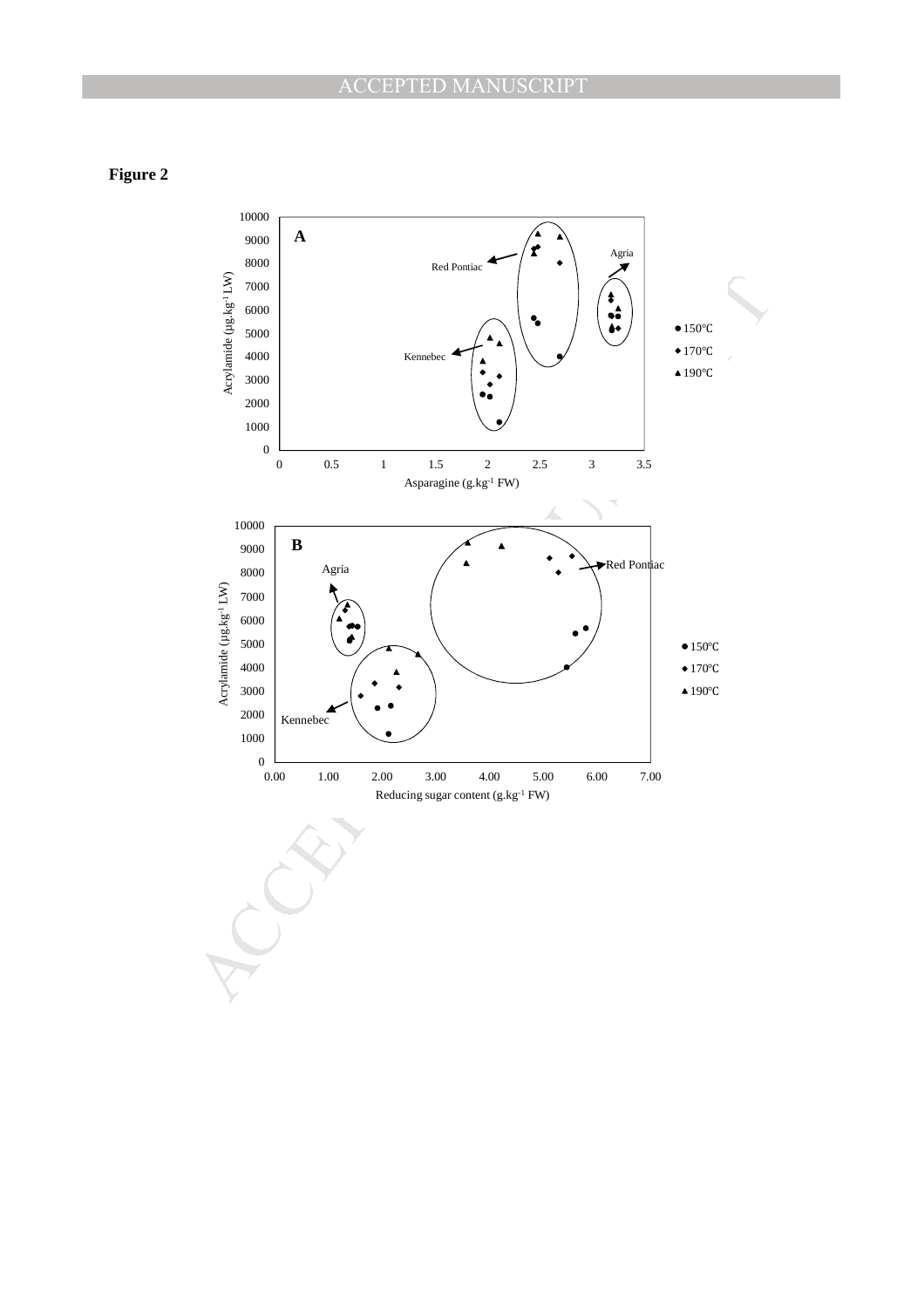# **Figure 3**

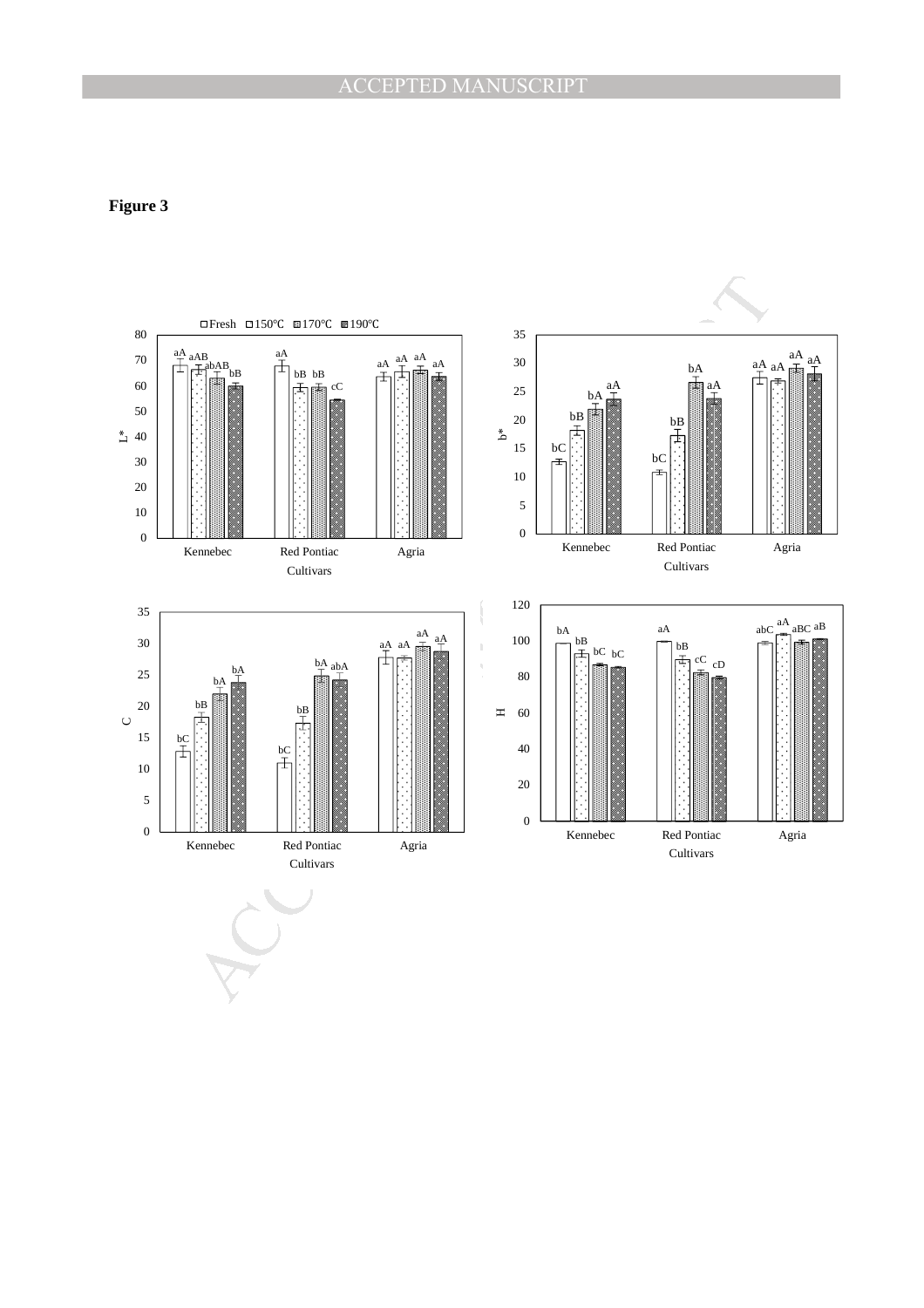**Figure 4**